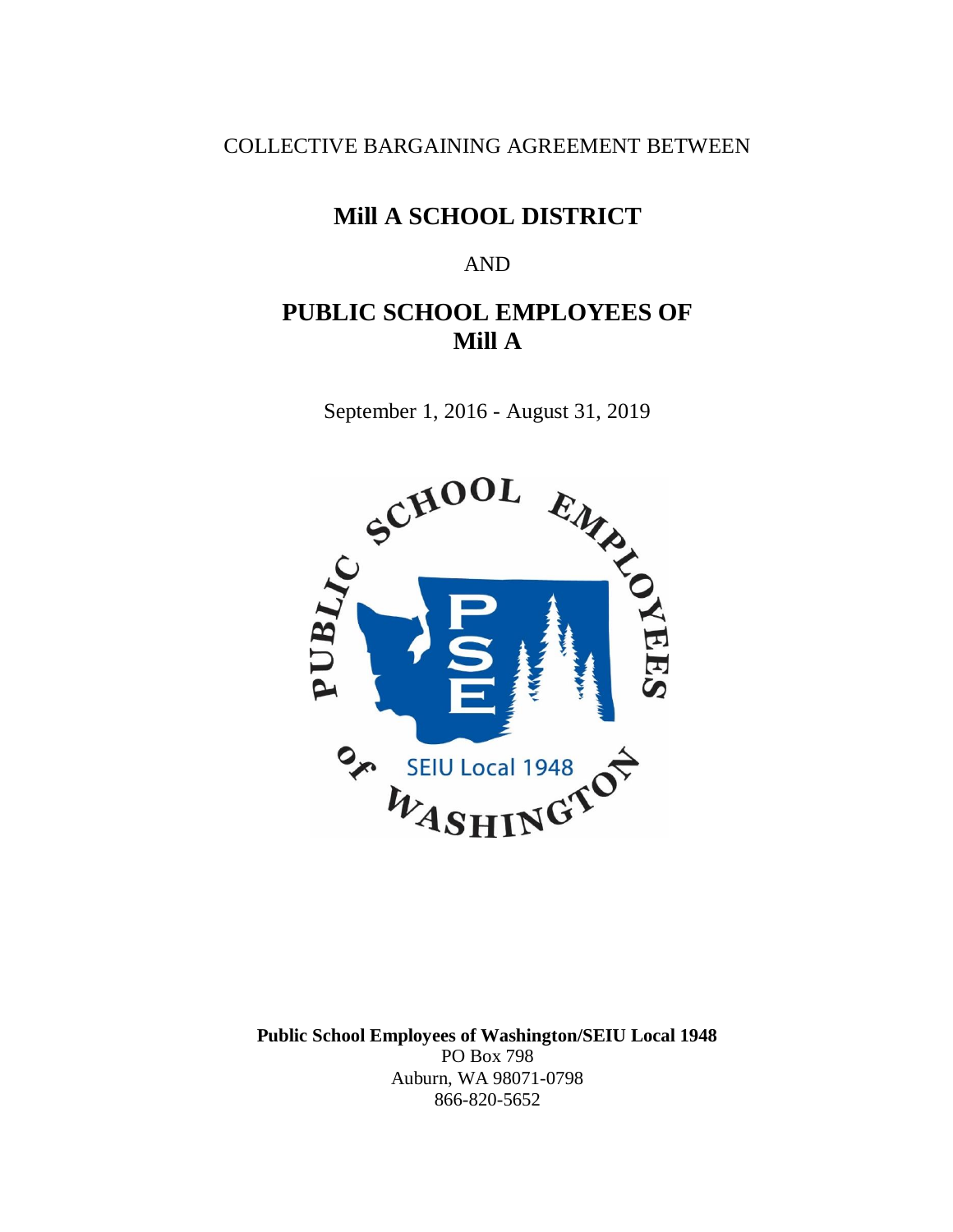# Table of Contents

|                                  |                                                         | Page           |
|----------------------------------|---------------------------------------------------------|----------------|
| <b>DECLARATION OF PRINCIPLES</b> |                                                         | 1              |
| <b>PREAMBLE</b>                  |                                                         | 1              |
| <b>ARTICLE I</b>                 | RECOGNITION AND COVERAGE OF AGREEMENT                   | $\overline{2}$ |
| <b>ARTICLE II</b>                | <b>RIGHTS OF THE EMPLOYER</b>                           | $\overline{2}$ |
| <b>ARTICLE III</b>               | <b>RIGHTS OF EMPLOYEES</b>                              | 3              |
| <b>ARTICLE IV</b>                | RIGHTS OF THE ASSOCIATION                               | 4              |
| <b>ARTICLE V</b>                 | APPROPRIATE MATTERS FOR CONSULTATION<br>AND NEGOTIATION | 5              |
| <b>ARTICLE VI</b>                | <b>ASSOCIATION REPRESENTATION</b>                       | 5              |
| <b>ARTICLE VII</b>               | <b>HOURS OF WORK AND OVERTIME</b>                       | 5              |
| <b>ARTICLE VIII</b>              | <b>HOLIDAYS AND VACATIONS</b>                           | 7              |
| <b>ARTICLE IX</b>                | <b>LEAVES</b>                                           | 9              |
| <b>ARTICLE X</b>                 | PROBATION, SENIORITY, AND<br><b>LAYOFF PROCEDURES</b>   | 11             |
| <b>ARTICLE XI</b>                | DISCIPLINE AND DISCHARGE OF EMPLOYEES                   | 13             |
| <b>ARTICLE XII</b>               | <b>INSURANCE AND RETIREMENT</b>                         | 13             |
| <b>ARTICLE XIII</b>              | <b>VOCATIONAL TRAINING</b>                              | 14             |
| <b>ARTICLE XIV</b>               | ASSOCIATION MEMBERSHIP AND CHECKOFF                     | 14             |
| <b>ARTICLE XV</b>                | <b>GRIEVANCE PROCEDURE</b>                              | 16             |
| <b>ARTICLE XVI</b>               | <b>SALARIES AND EMPLOYEE COMPENSATION</b>               | 17             |
| <b>ARTICLE XVII</b>              | <b>TERM AND SEPARABILITY OF PROVISIONS</b>              | 18             |
| <b>SCHEDULE A</b>                |                                                         | 20             |
| <b>SIGNATURE PAGE</b>            |                                                         | 21             |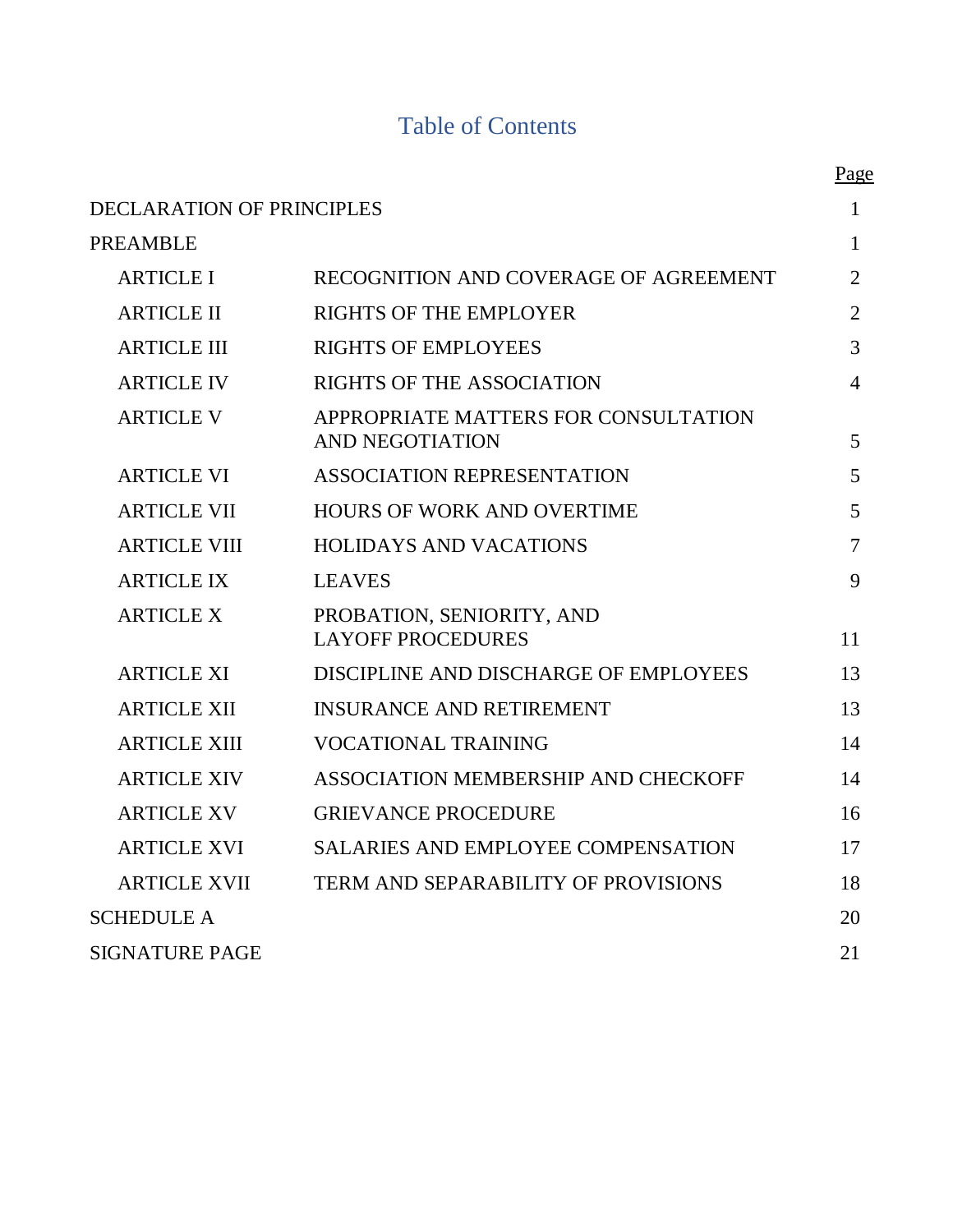| $\mathbf{1}$                                   |    | <b>DECLARATION OF PRINCIPLES</b>                                                                                                                                                                                                                                                                                                                                                                                                |
|------------------------------------------------|----|---------------------------------------------------------------------------------------------------------------------------------------------------------------------------------------------------------------------------------------------------------------------------------------------------------------------------------------------------------------------------------------------------------------------------------|
| $\overline{c}$<br>$\mathfrak{Z}$               | 1. | Participation of employees in the formulation and implementation of personnel policies affecting                                                                                                                                                                                                                                                                                                                                |
| $\overline{4}$<br>5                            |    | them contributes to effective conduct of school business.                                                                                                                                                                                                                                                                                                                                                                       |
| 6<br>$\tau$                                    | 2. | The efficient administration of the system of public instruction and well-being of employees<br>requires that orderly and constructive relationships be maintained between the parties hereto.                                                                                                                                                                                                                                  |
| 8<br>9<br>10<br>11<br>12<br>13                 | 3. | Subject to law and the paramount consideration of service to the public, employee-management<br>relations should be improved by providing employees an opportunity for greater participation in<br>the formulation and implementation of policies and procedures affecting the conditions of their<br>employment.                                                                                                               |
| 14<br>15<br>16                                 | 4. | Effective employee-management cooperation requires a clear statement of the respective rights<br>and obligations of the parties hereto.                                                                                                                                                                                                                                                                                         |
| 17<br>18<br>19<br>20<br>$21\,$<br>22<br>$23\,$ | 5. | It is the intent and purpose of the parties hereto to promote and improve the efficient<br>administration of the District and the well-being of employees within the spirit of the Public<br>Employees Collective Bargaining Act, to establish a basic understanding relative to personnel<br>policies, practices and procedures, and to provide means for amicable discussion and adjustment<br>of matters of mutual interest. |
| 24                                             |    |                                                                                                                                                                                                                                                                                                                                                                                                                                 |
| $25\,$                                         |    | <b>PREAMBLE</b>                                                                                                                                                                                                                                                                                                                                                                                                                 |
| $26\,$<br>$27\,$<br>$28\,$<br>29               |    | This Agreement is made and entered into between Mill A School District Number 31 (hereinafter<br>"District") and Public School Employees of Mill A, an affiliate of PSE/SEIU Local 1948 of<br>Washington (hereinafter "Association").                                                                                                                                                                                           |
| 30<br>31<br>32<br>33                           |    | In accordance with the provisions of the Public Employees Collective Bargaining Act and regulations<br>promulgated pursuant thereto, and in consideration of the mutual covenants contained therein, the<br>parties agree as follows:                                                                                                                                                                                           |
| 34<br>35                                       |    |                                                                                                                                                                                                                                                                                                                                                                                                                                 |
| 36                                             |    |                                                                                                                                                                                                                                                                                                                                                                                                                                 |
| 37                                             |    |                                                                                                                                                                                                                                                                                                                                                                                                                                 |
| 38                                             |    |                                                                                                                                                                                                                                                                                                                                                                                                                                 |
| 39                                             |    |                                                                                                                                                                                                                                                                                                                                                                                                                                 |
| 40<br>41                                       |    |                                                                                                                                                                                                                                                                                                                                                                                                                                 |
| 42                                             |    |                                                                                                                                                                                                                                                                                                                                                                                                                                 |
| 43                                             |    |                                                                                                                                                                                                                                                                                                                                                                                                                                 |
| 44                                             |    |                                                                                                                                                                                                                                                                                                                                                                                                                                 |
| 45                                             |    |                                                                                                                                                                                                                                                                                                                                                                                                                                 |
| 46                                             |    |                                                                                                                                                                                                                                                                                                                                                                                                                                 |
| 47                                             |    |                                                                                                                                                                                                                                                                                                                                                                                                                                 |
| 48                                             |    |                                                                                                                                                                                                                                                                                                                                                                                                                                 |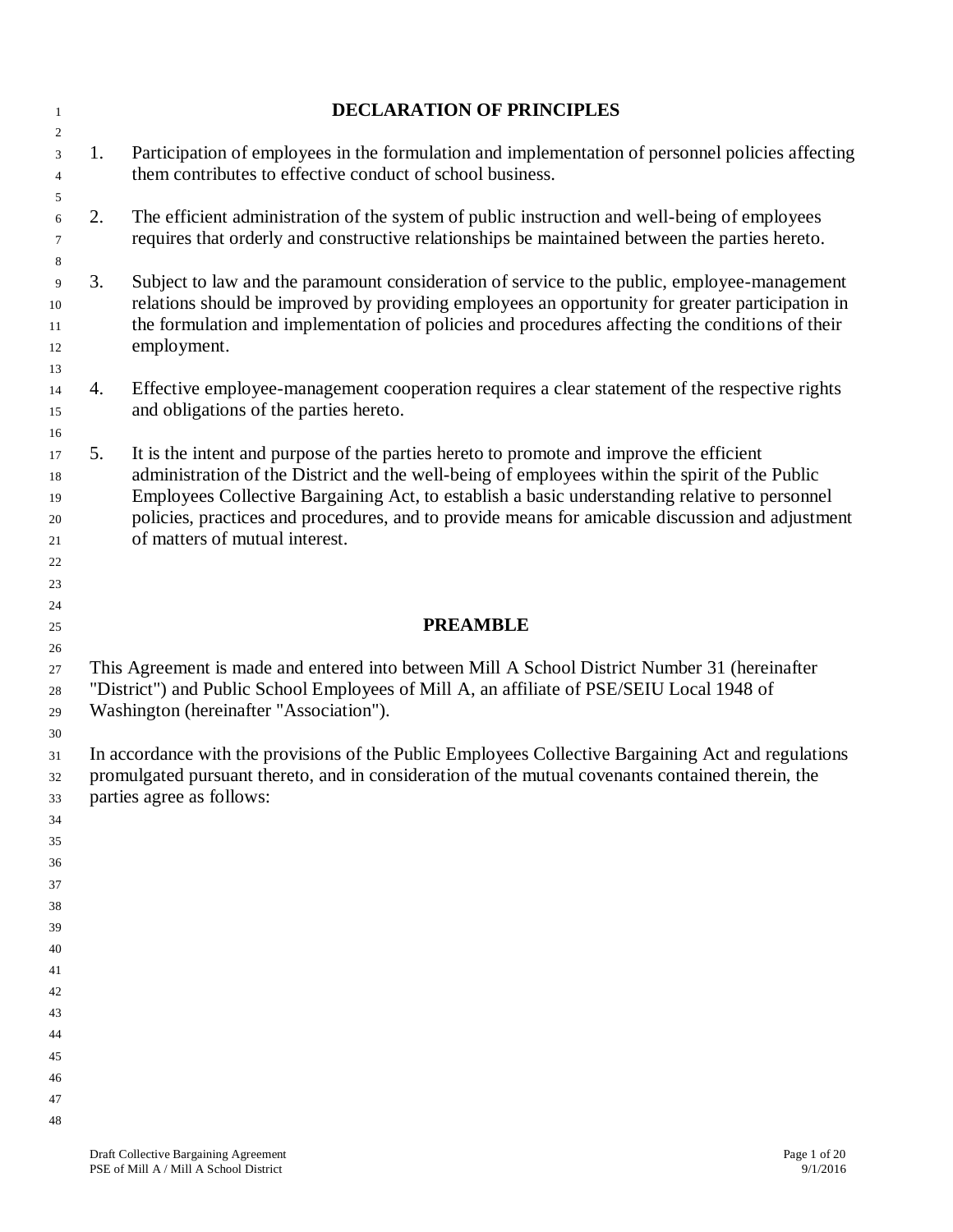#### **ARTICLE I**

#### **RECOGNITION AND COVERAGE OF AGREEMENT**

#### **Section 1.1.**

The District hereby recognizes the Association as the exclusive representative of all employees in the

- bargaining unit described in Section 1.3, and the Association recognizes the responsibility of
- representing the interests of all such employees.

#### **Section 1.2.**

 The District will discuss all proposed new or modified positions with the Association president and the employee whose working conditions or pay are being affected prior to finalizing the changes. Pay and working conditions will be agreed to in a reasonable period of time. The District will present finalized position descriptions that affect working conditions and pay rates to the Association president and the employee who is affected by the modification. Descriptions for all positions subject to this Agreement are attached and become a part of this Agreement.

 

#### **Section 1.3.**

 The bargaining unit to which this Agreement is applicable shall consist of all classified employees of Mill A. The superintendent's confidential administrative assistant will be excluded from this agreement by law [RCW 41.59.020(ii)].

## **Section 1.3.1.**

 Less than full-time employees in the above general job classifications are included in the bargaining unit. The term "less than full-time employees" includes but is not limited to substitute employees who are employed by the District for more than thirty (30) cumulative days within any twelve (12) month period ending during the current or immediately preceding school year and who continue to be available for employment as substitutes.

#### **Section 1.3.2.**

 Substitute, as defined in Section 1.3.1, shall be subject to Article XIV and Schedule A. All other provisions of this agreement shall not apply.

#### **ARTICLE II**

# **RIGHTS OF THE EMPLOYER**

#### **Section 2.1.**

 It is agreed that the customary and usual rights, powers, functions, and authority of management are vested in management officials of the District.

#### **Section 2.2.**

The right to make reasonable rules and regulations shall be considered acknowledged functions of the

- District. In making rules and regulations relating to personnel policies, procedures and practices, and
- matters of working conditions, the District shall give due regard and consideration to the rights of the
- Association and the employees and to the obligations imposed by this Agreement.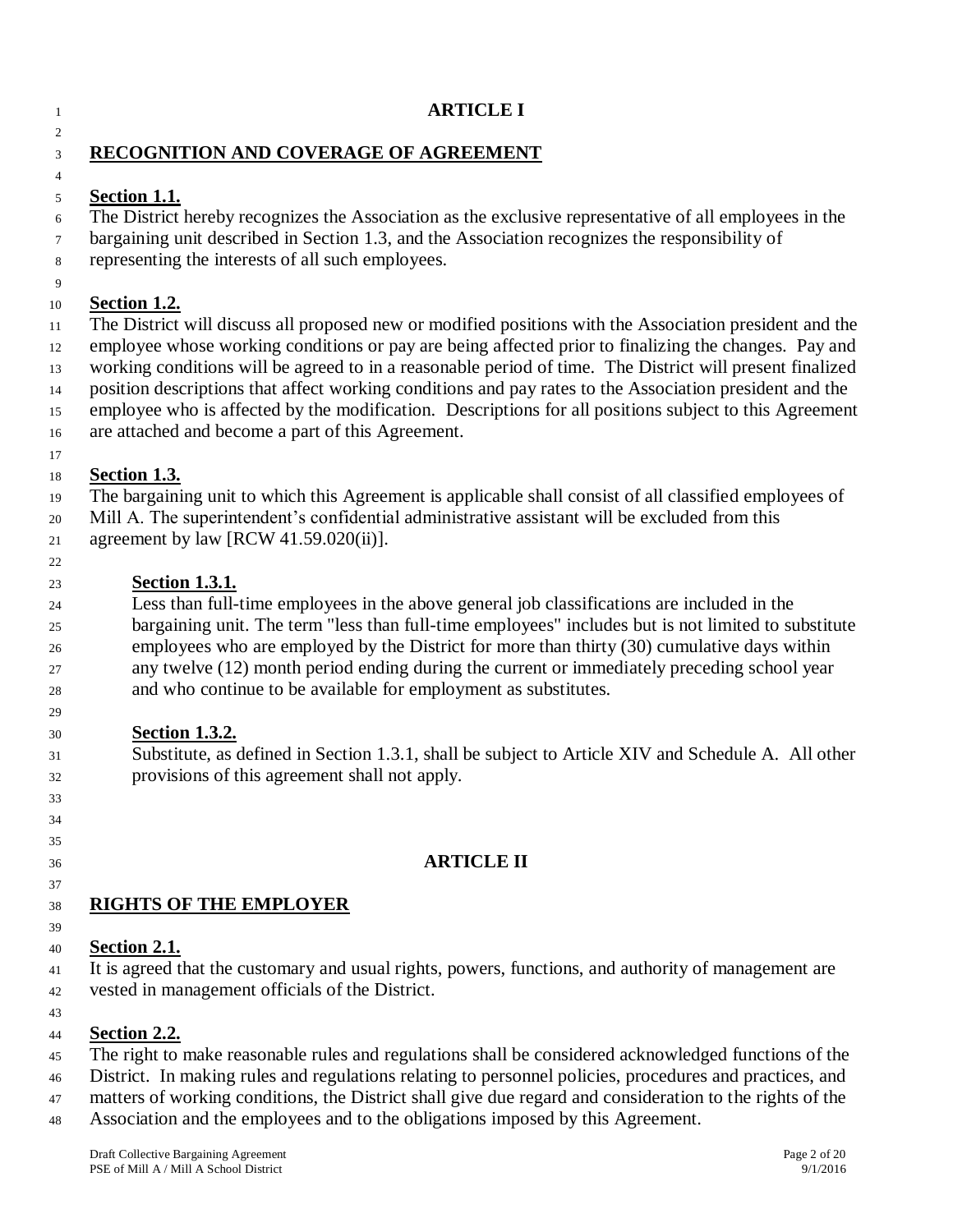#### **ARTICLE III**

#### **RIGHTS OF EMPLOYEES**

#### **Section 3.1.**

 It is agreed that employees subject to this Agreement shall have and shall be protected in the exercise of the right, freely and without fear of penalty or reprisal, to join and assist the Association. The freedom of such employees to assist the Association shall be recognized as extending to participation in the management of the Association, including presentation of the views of the Association to the Board of Directors of the District or any other governmental body, group, or individual. The District shall take whatever action required or refrain from such action in order to assure employees that no interference, restraint, coercion, or discrimination is allowed within the District to encourage or discourage membership in any employee organization.

#### 

#### **Section 3.2.**

Each employee shall have the right to bring matters of personal concern to the attention of the

Association and/or the superintendent of the District for discussion.

#### **Section 3.3.**

Employees subject to this Agreement have the right to have an Association representative or other

 persons present at discussions between themselves and the superintendent as provided in the grievance procedure. Employees shall have the right to representation when disciplinary action is taken or when

the employee reasonably believes that there is the potential of disciplinary action that may affect their

- employment.
- 

#### **Section 3.4.**

 Neither the District, nor the Association, shall discriminate against any employee subject to this Agreement who are members of a protected class as defined under current Federal and State law with respect to a position, the duties of which may be performed efficiently by an individual without danger to the health or safety of the physically handicapped person or others.

 

# **Section 3.5.**

 The District will maintain a personnel file on each employee. All personnel files will be kept in the District administration office. Any employee shall have the right upon request, and after making an appointment for that purpose with the superintendent or the confidential secretary, to review the contents of his/her official personnel file. The review shall be made in the presence of the superintendent who is responsible for keeping these files safe and confidential. During the review, employees shall be allowed to copy any material therein and shall be permitted to make a written

 inventory of material there and, on request, have such inventory signed and dated by the superintendent.

#### **Section 3.6.**

 Any material that would be viewed as derogatory to the employee shall be reviewed with the employee before placing it in the personnel file.

- 
-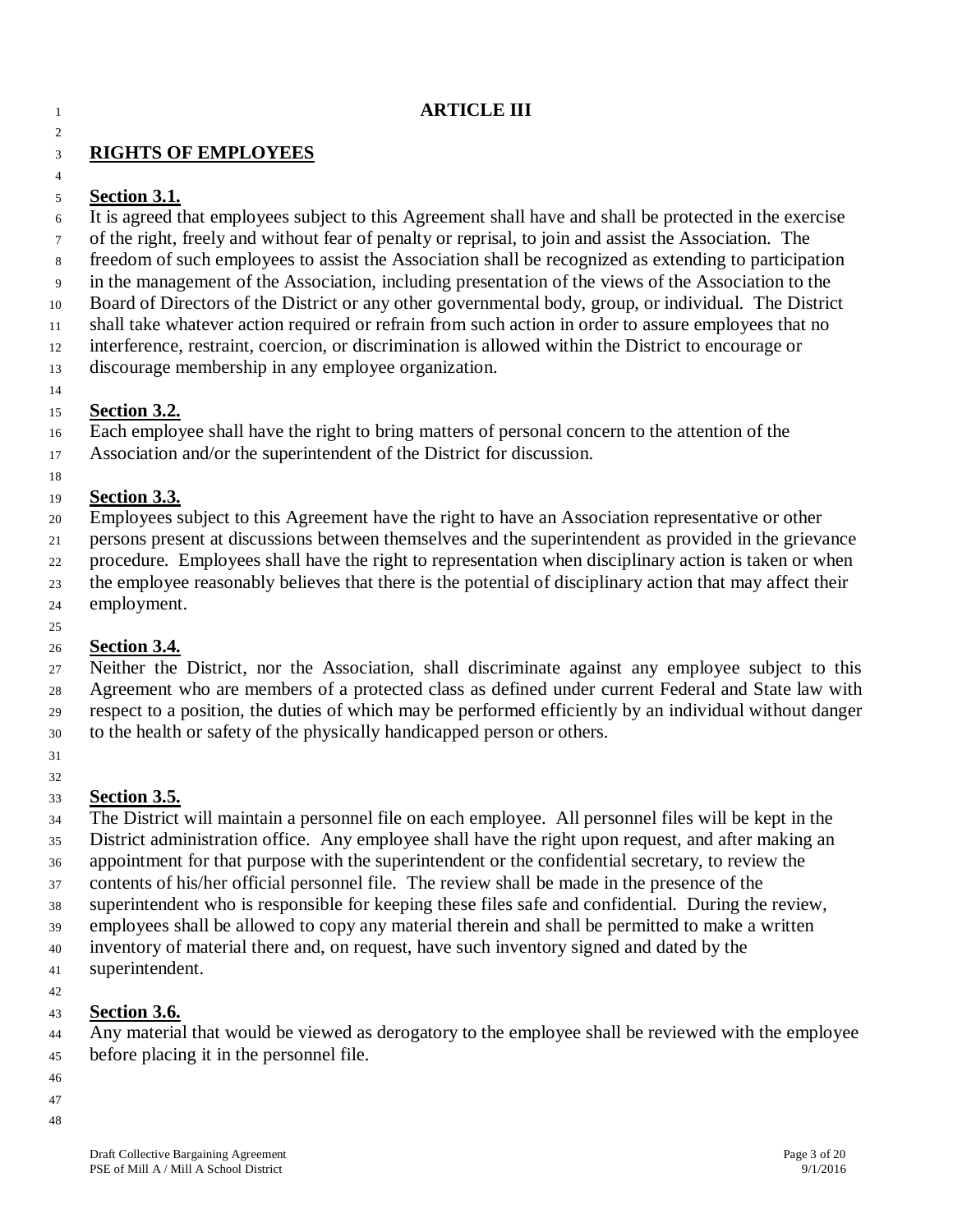#### **Section 3.7.**

- Each employee reserves and retains the right to delegate any right contained in this Agreement,
- exclusive of compensation for services rendered, to appropriate officials of the Association. Such
- delegation in grievance matters starts with the formal grievance.
- 
- 

#### 

# **ARTICLE IV**

## **RIGHTS OF THE ASSOCIATION**

# **Section 4.1.**

 The Association has the right and responsibility to represent the interests of all employees in the unit, to present its views to the District on matters of concern either orally or, upon request, in writing and to enter collective negotiations with the object of reaching an agreement applicable to all employees within the unit.

#### **Section 4.2.**

 The Association shall promptly be notified by the District of any grievances or disciplinary actions of any employee in the unit in accordance with the provisions of the Discharge and Grievance Procedure Articles contained herein. The Association is entitled to have an observer at hearings conducted by any District official or body arising out of grievance and to make known the Association's views

concerning the case.

#### **Section 4.3.**

 The Association reserves and retains the right to delegate any right or duty contained herein to appropriate officials of the PSE/SEIU Local 1948.

#### **Section 4.4.**

The president of the Association will be provided time off without loss of pay to a maximum of two

 (2) days per year to attend regional or state meetings when the purpose of those meetings is in the best interests of the District as determined by the District administration.

#### **Section 4.5.**

 Representatives of the Association, upon making their presence known to the District, shall have access to the District premises; provided, that no conferences or meetings between employees and

Association representatives will in any way hamper or obstruct the normal flow of work.

#### **Section 4.6.**

- The District shall provide a bulletin board space in each school for the use of the Association. The bulletins posted by the Association are the responsibility of the officials of the Association. Each
- bulletin shall be signed by the Association official responsible for its posting. Unsigned notices or
- bulletins may not be posted. There shall be no other distribution or posting by employees or the
- Association of pamphlets, advertising, political matter, notices of any kind, or literature on District

property, other than herein provided.

- 
-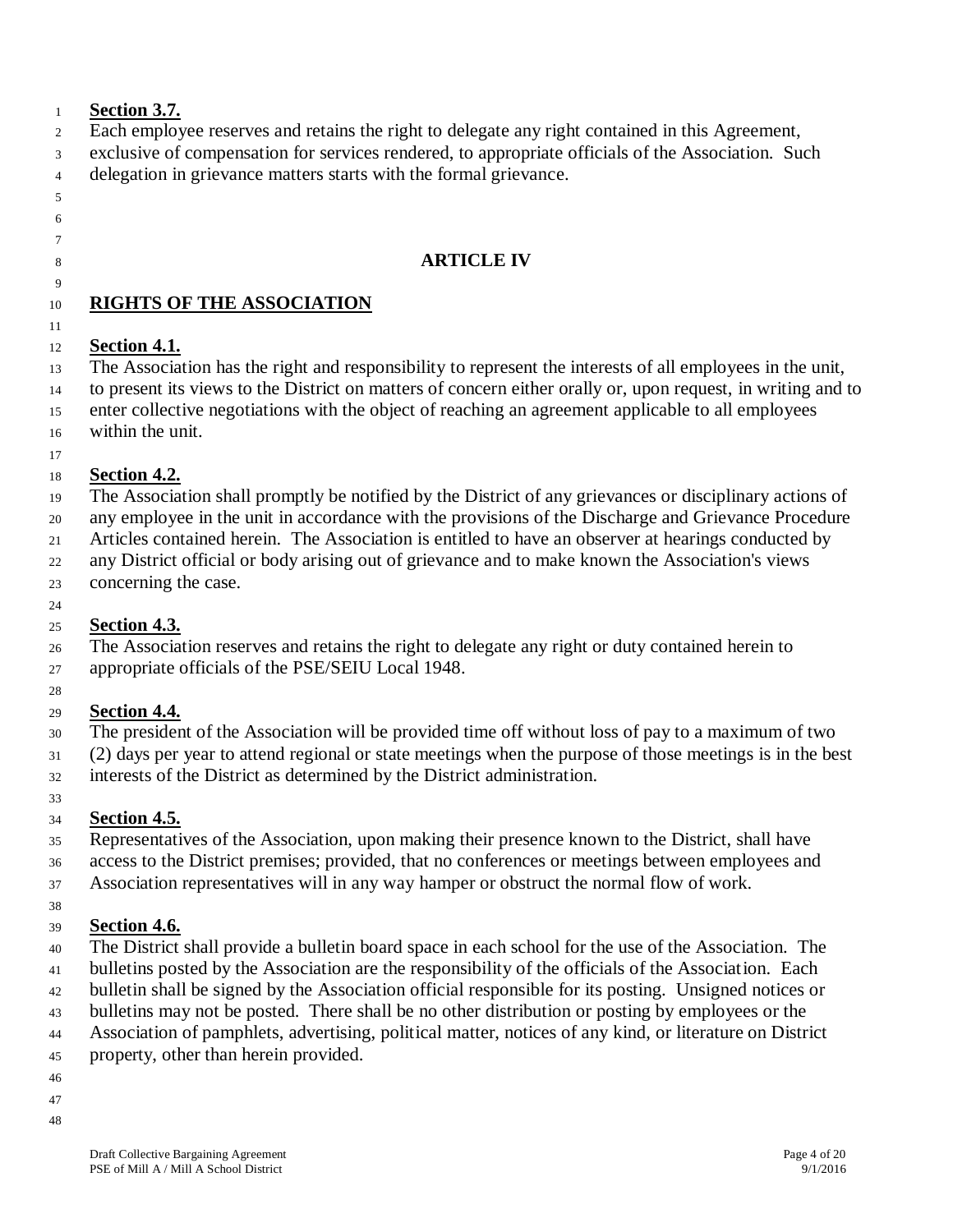#### **Section 4.7.**

 The District will provide the Association president with a copy of the board agenda and a copy of the board minutes.

#### 

#### 

# 

 

#### **ARTICLE V**

#### **APPROPRIATE MATTERS FOR CONSULTATION AND NEGOTIATION**

#### **Section 5.1.**

 It is agreed and understood that matters appropriate for consultation and negotiation between the District and the Association are policies, programs, and procedures relating to or affecting hours, wages, grievance procedures, and general working conditions of employees in the bargaining unit subject to this Agreement.

# **ARTICLE VI**

#### **ASSOCIATION REPRESENTATION**

#### **Section 6.1.**

 The Association representative shall represent the Association and employees in meetings with officials of the District to discuss appropriate matters of mutual interest. They may receive, and investigate to conclusion, complaints of grievances of employees on District time and thereafter advise employees of rights and procedures outlined in this Agreement and applicable regulations or directives for resolving the grievances or complaints. This does not, however, preclude the Association's right to pursue the matter to conclusion. The Association may consult with the District on complaints without a grievance being made by an individual employee. 

**ARTICLE VII**

#### **HOURS OF WORK AND OVERTIME**

 

#### **Section 7.1.**

 Each employee shall be assigned to a definite and regular shift and workweek which shall consist of five (5) consecutive days, followed by two (2) consecutive days of rest. The shift and workweek shall

not be changed without prior written notice to the employee of one (1) calendar week.

#### **Section 7.2.**

In the event of an unusual school closure due to inclement weather, plant in-operation, or the like, the

District will make every effort to notify each employee to refrain from coming to work. Employees

who were not notified of the school closure and report to work shall receive a minimum of two (2)

hours pay at their base rate. Employees who report and receive two (2) hours pay can be asked to work

for the District during this time when possible.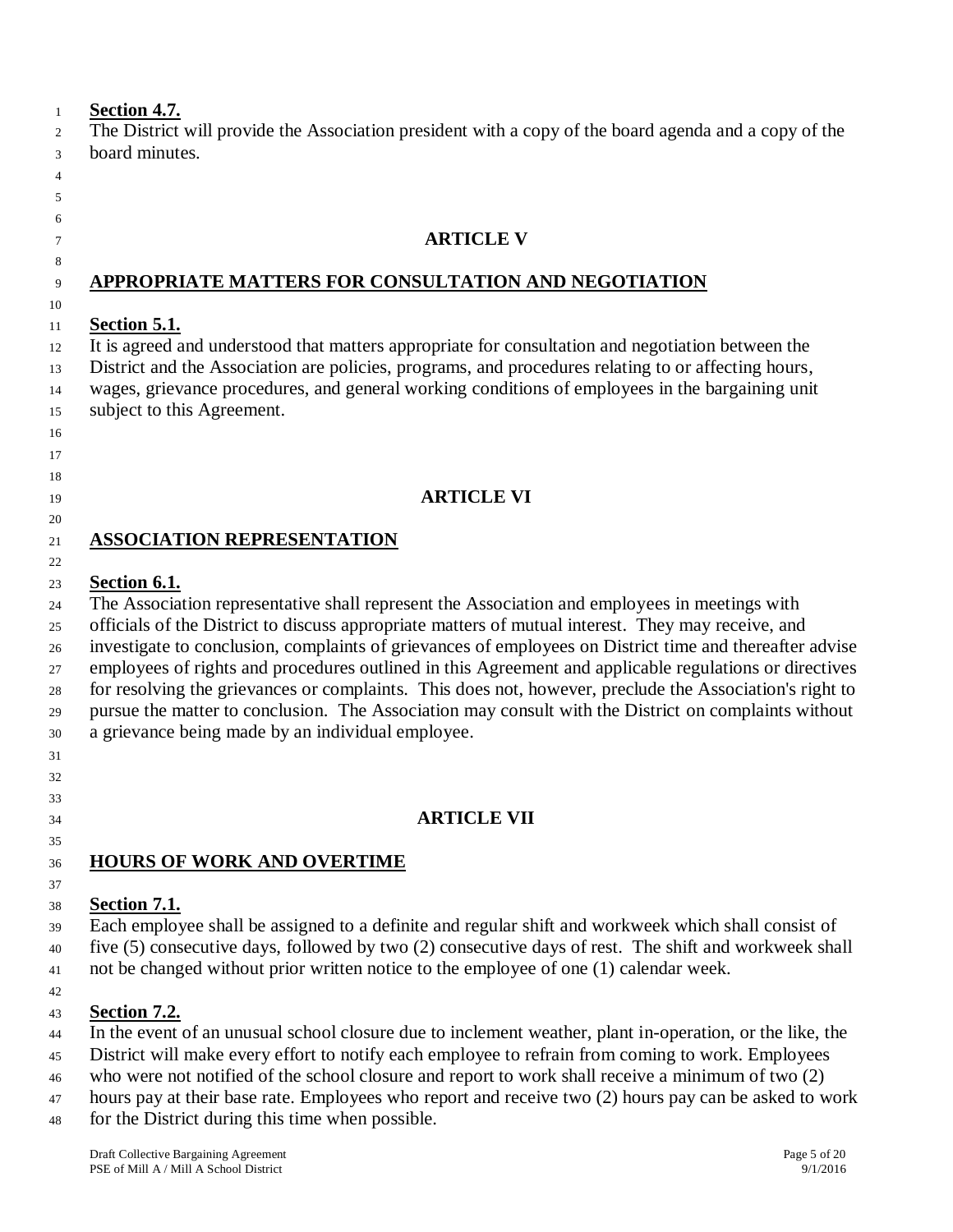#### **Section 7.3.**

- Each employee that works a full shift is entitled to a thirty (30) minute duty free lunch and two (2)
- fifteen (15) minute rest periods, one before lunch and one after lunch. A full shift shall consist of eight
- and one-half (8½) hours for eight (8) hours compensation.
- 

## **Section 7.3.1.**

- Each employee assigned to a shift that is less than a full shift as previously defined in this Article shall be entitled to a thirty (30) minute duty free lunch after four (4) hours work, and a fifteen
- (15) minute rest period after two (2) hours of work, and an additional fifteen (15) minute rest
- period after six (6) hours of work. Rest periods shall be compensated as part of the work day.

#### **Section 7.4.**

 Employees required to work through their regular lunch periods will be given time for a duty free lunch at a time agreed upon by the employee and supervisor. In the event the District requires an employee to miss a lunch period and the employee works the regular work day including lunch period, the employee shall be compensated for the missed lunch period at overtime rate.

#### **Section 7.5.**

 An employee asked to work a shift regularly filled by an employee of a higher classification for more than ten (10) days shall receive compensation at the higher classification.

#### **Section 7.5.1.**

 All employees, who are interested and qualified in substitute work, will have their names placed on a rotating list at the beginning of the school year, with the order established and categorized by classification seniority.

 To begin the rotation process, the most senior person in each classification will be placed at the top of the list. In the event that the first person on the list cannot work that day, the next person in the rotation will be contacted, according to classification seniority. The process will continue until a

substitute can be secured.

#### 

#### **Section 7.6.**

 Recognizing that personnel in the transportation classification present special shift problems, the parties agree that shifts shall be established in that classification in relation to routes and driving times, bus inspections, clean up, fueling, and such reports as are needed, requisite to fulfilling tasks assigned by the supervisor of transportation; provided, however, that employees in the transportation classification shall be entitled to the benefits of Section 7.3.1 to the same degree as may other employees. All trips that are part of the normal work day as described in Section 7.1 of this Article shall be compensated at the employee's base hourly rate for the duration of the trip; provided, however, that bus drivers shall be subject to the provisions relative to overtime hereinafter provided. All extra- curricular trips that fall outside of the regular work day will be compensated at the employee's appropriate rate of pay. If there are thirty (30) minutes or less between assignments, the base hourly rate shall continue uninterrupted. Drivers shall receive a minimum of one and one-half (1½) hours pay for each duty call. A duty call is defined as any work other than the normal work shift and workday, noncontiguous with the normal work shift or workday.

- 
-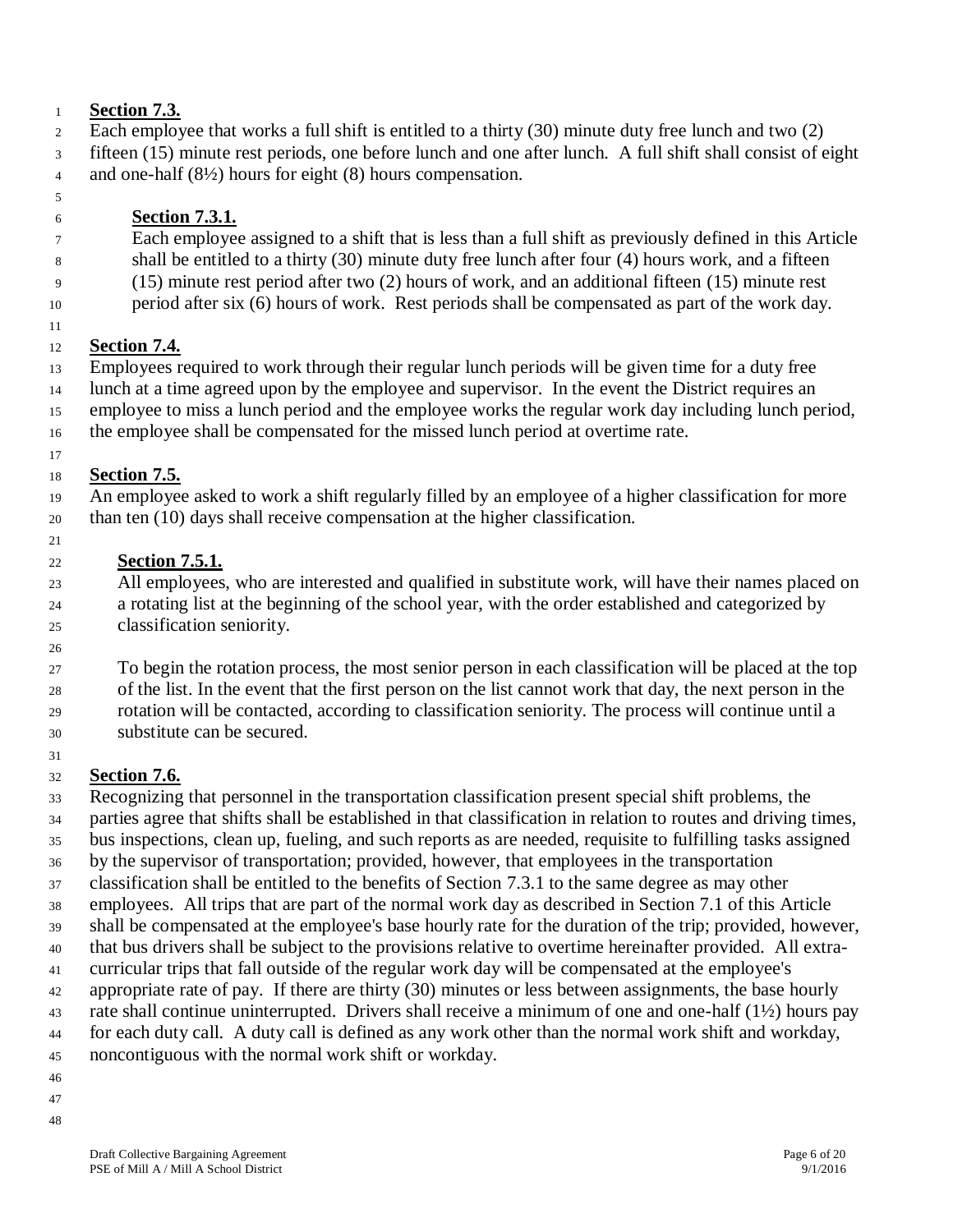#### **Section 7.7. Overtime.**

- Overtime assignments will be offered in accordance with the seniority provisions as hereinafter
- provided, and the superintendent's approval. When assigning overtime, the District will provide the
- employee with as much advance notice as practicable under the circumstances. Employees asked to
- work overtime on days outside their regular workweek will be advised of the possibility no later than
- twenty-four (24) hours prior to the end of the last shift before the overtime starts.
- 

 

# **Section 7.7.1.**

 Overtime will be hours worked in excess of (40) hours weekly and compensated at the rate of one 10 and one-half (1 ½) times the employee's hourly rate of pay.

#### **Section 7.8. Compensatory Time.**

 An employee may at his/her option take compensatory time off in lieu of District approved overtime compensation or payment for hours worked beyond the eight (8) hours. Compensatory time may be accrued up to the amount of three (3) normal work days. Additional accrued compensatory hours may be granted by the superintendent with the agreement of the employee. Accurate records shall be maintained on monthly time sheets and there must be a reasonable expectation that the employee will be provided an opportunity to expend the accrued compensatory time within one (1) year, at a time mutually agreed upon between superintendent and employee. Compensatory time in lieu of overtime as provided in this Article shall be accrued at the rate of one and one-half (1½) hours for each hour worked.

#### **Section 7.9.**

 Employees called back to work after completing a regular workday or workweek will receive no less 25 than one and one-half  $(1\frac{1}{2})$  hours pay at the appropriate rate.

#### **ARTICLE VIII**

#### **HOLIDAYS AND VACATIONS**

#### **Section 8.1. Holidays.**

All employees shall receive the following paid holidays that fall during their work year:

- 1. New Year's Day 7. Veterans' Day 2. Martin Luther King Day 8. Thanksgiving Day 3. Presidents' Day 9. Day after Thanksgiving 4. Memorial Day 10. December 24 (Christmas Eve)
- 5. Independence Day 11. Christmas Day
- 6. Labor Day 12. New Year's Eve Day
- 
- 
- 
- 
- -

<sup>43</sup> \*Year-round employees may choose between the Independence Day or New Year's Day holiday.

#### **Section 8.1.1. Unworked Holidays.**

 Eligible employees shall receive pay equal to their normal work shift at their base rate in effect at <sup>47</sup> the time the holiday occurs. Employees who are on the active payroll on the holiday and have worked either their last scheduled shift preceding the holiday or their first scheduled shift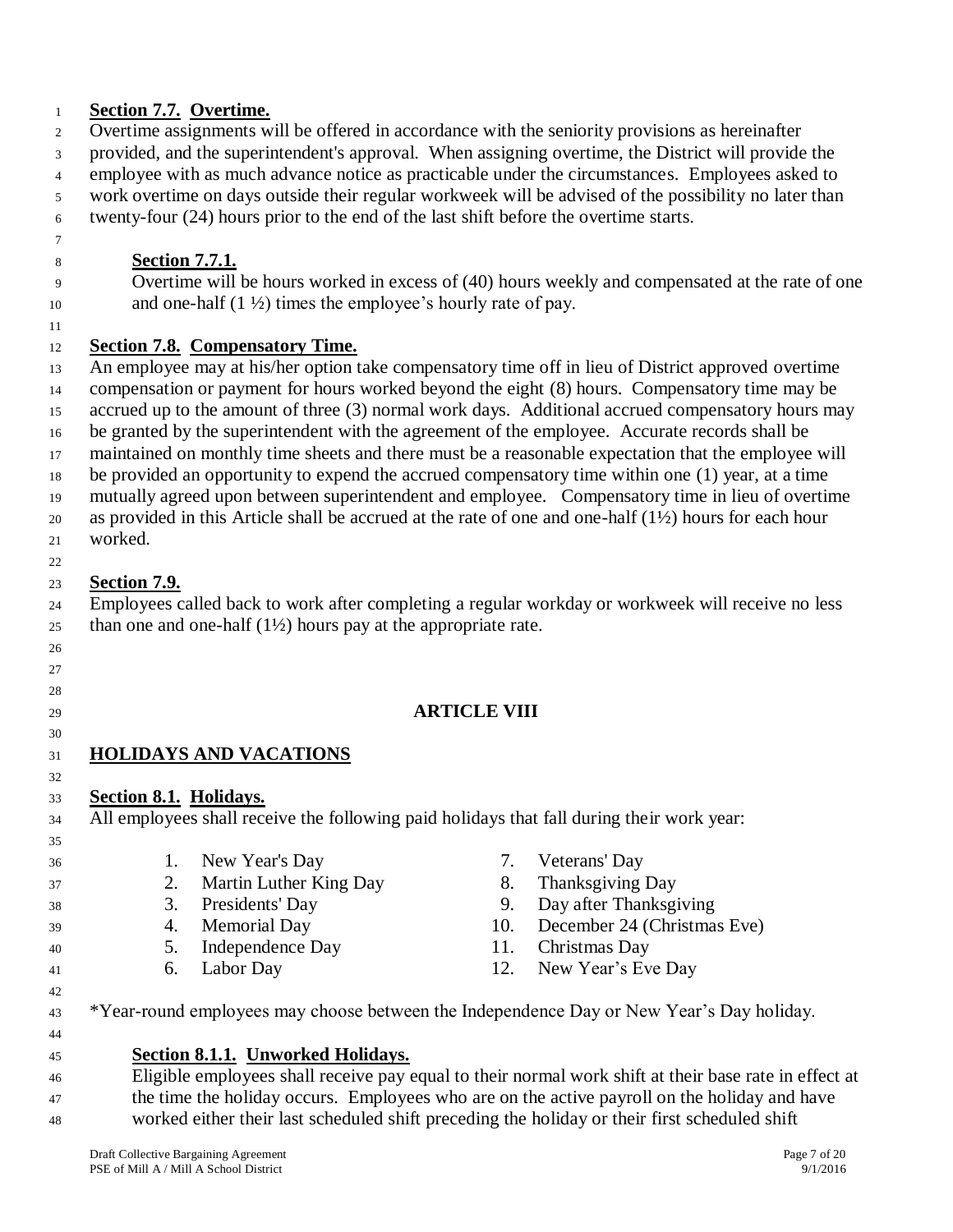succeeding the holiday, and are not on leave of absence, shall be eligible for pay for such unworked holiday. An exception to this requirement will occur if employees can furnish proof satisfactory to the District that because of illness they were unable to work on either of such shifts and the absence previous to such holiday, by reason of such illness, has not been longer than thirty (30) regular workdays.

**Section 8.1.2. Worked Holidays.**

 Employees who are required to work on the above described holidays shall receive the pay due them for the holiday plus one and one-half (1½) their base rate for all hours worked on such holidays.

- **Section 8.1.3. Holidays During Vacation.**
- Should a holiday occur while an employee is on vacation, the employee shall be paid their regular hourly rate of pay.
- 

- **Section 8.1.4. Holidays On Weekends.**
- A holiday which falls on a Sunday shall be treated as falling on the next workday. A holiday which falls on a Saturday shall be treated as falling on the nearest preceding workday.
- **Section 8.2. Vacations.**

 All employees subject to this Agreement shall be credited with hours of vacation credit, based on hours worked during the period September 1 to August 31. Such vacation credit shall be earned, vested, and used as designated in this Article.

**Section 8.2.1.**

 Regular full-time (260-day) employees with one (1) year of service shall receive ten (10) days' vacation credit. Regular full-time employees shall earn one (1) additional day of vacation credit for each year of service up to a maximum of twenty (20) days of vacation credit per year.

- Regular part-time employees' shall receive pay equal to accrued vacation benefit in lieu of vacation days. Regular part-time employees' vacation benefit will be accrued on a pro rata basis and will be included in the last pay warrant of the school year.
- **Section 8.2.2.** Vacation days will not be taken during the days that school is in regular session. Employees will try not to schedule vacation days one (1) week prior to start of school. The superintendent can determine the effect of vacation on the opening of school during this time and approve or disapprove vacation days during this time. All employees must request in writing to the superintendent two (2) weeks prior to taking planned vacation days.
- **Section 8.2.3.**
- Regular full-time employees will be paid at their regular hourly rate of pay for any unused vacation days that have been carried over from the first year and unused by the end of the second year.
- 
- 
-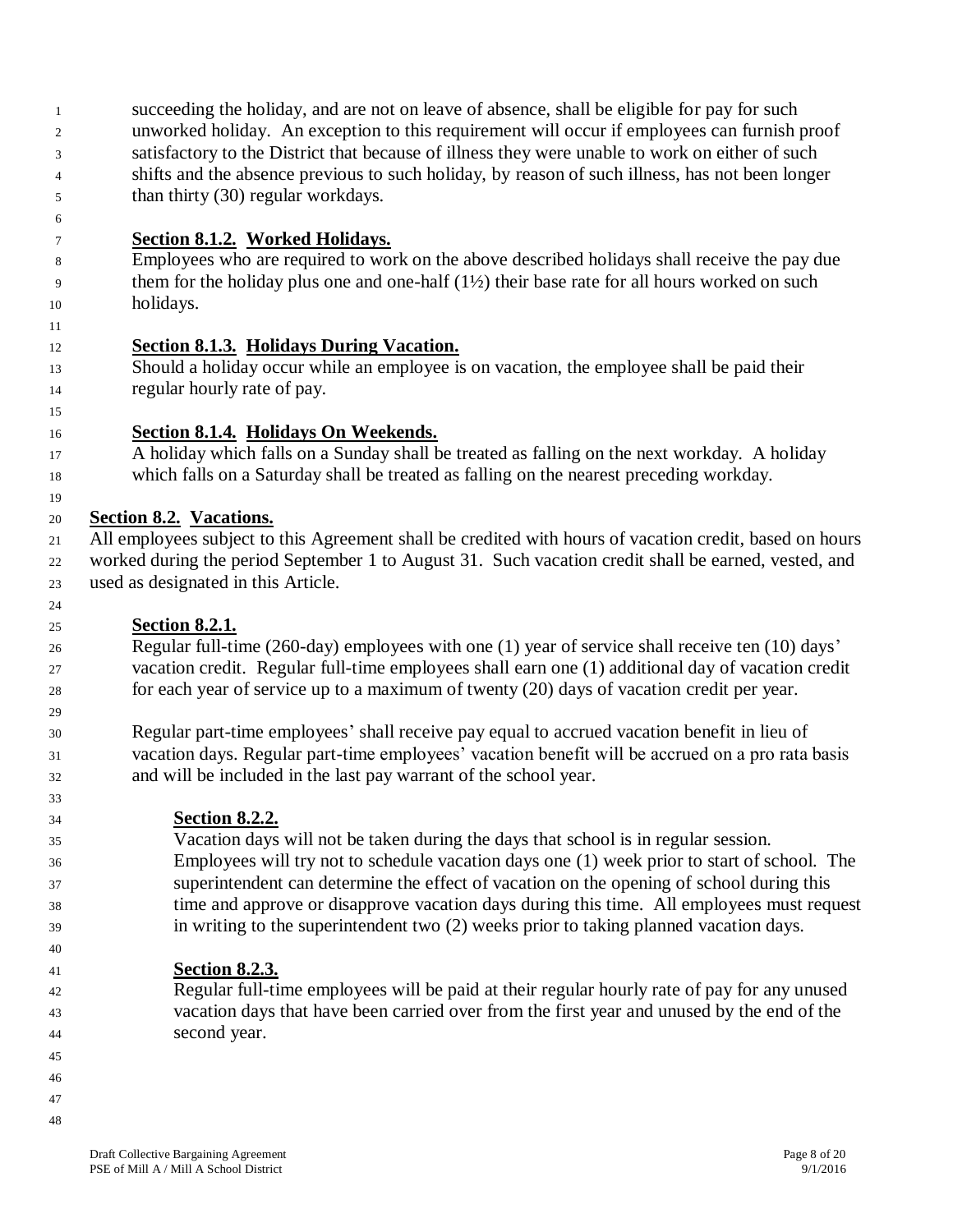|                                                                                      | <b>ARTICLE IX</b>                                                                                                  |  |  |  |  |
|--------------------------------------------------------------------------------------|--------------------------------------------------------------------------------------------------------------------|--|--|--|--|
| <b>LEAVES</b>                                                                        |                                                                                                                    |  |  |  |  |
|                                                                                      | <b>Section 9.1. Sick and Emergency.</b>                                                                            |  |  |  |  |
|                                                                                      |                                                                                                                    |  |  |  |  |
|                                                                                      | <b>Section 9.1.1.</b><br>Each regular full-time, regular part-time and temporary employee shall accumulate one (1) |  |  |  |  |
|                                                                                      | day of pro-rated sick/emergency leave for each calendar month worked; provided, however,                           |  |  |  |  |
|                                                                                      | that no employee shall accumulate less than ten (10) days of prorated sick leave and                               |  |  |  |  |
|                                                                                      | emergency leave per school year. The work day is defined by each employee's work                                   |  |  |  |  |
|                                                                                      | schedule with the district on an annual basis. The employee shall be entitled to the projected                     |  |  |  |  |
|                                                                                      | number of days sick leave at the beginning of the school year. Sick leave not taken during                         |  |  |  |  |
| the regular work year shall be accumulated from year to year. Each employee shall be |                                                                                                                    |  |  |  |  |
|                                                                                      | notified of their sick leave status upon request. Emergencies are defined as follows:                              |  |  |  |  |
| A.                                                                                   | The problem must be of a serious nature such that pre-planning is not possible, or where                           |  |  |  |  |
|                                                                                      | pre-planning could not relieve the necessity for the employee's absence (fire, robbery,                            |  |  |  |  |
|                                                                                      | natural disaster, family illness, family injury, childbirth, etc.); and                                            |  |  |  |  |
|                                                                                      |                                                                                                                    |  |  |  |  |
| <b>B.</b>                                                                            | When school is in session, weather conditions (which could be considered as hazardous                              |  |  |  |  |
|                                                                                      | travel to and from school) shall be considered as valid reason for emergency leave. The                            |  |  |  |  |
|                                                                                      | determination of hazardous weather will be up to the superintendent.                                               |  |  |  |  |
|                                                                                      | <b>Section 9.1.2.</b>                                                                                              |  |  |  |  |
|                                                                                      | Sick leave and emergency leave provisions for all employees shall be in accordance with                            |  |  |  |  |
|                                                                                      | state law RCW 28A.400.300.                                                                                         |  |  |  |  |
|                                                                                      |                                                                                                                    |  |  |  |  |
|                                                                                      | <b>Section 9.1.3.</b>                                                                                              |  |  |  |  |
|                                                                                      | The leave and attendance incentive provision for all employees shall be in accordance with                         |  |  |  |  |
|                                                                                      | state law RCW 28A.400.210.                                                                                         |  |  |  |  |
|                                                                                      |                                                                                                                    |  |  |  |  |
|                                                                                      | <b>Section 9.1.4.</b>                                                                                              |  |  |  |  |
|                                                                                      | Employees who have accrued leave benefits and other benefits while employed by another                             |  |  |  |  |
|                                                                                      | public school district in the State of Washington shall be given credit for such accrued                           |  |  |  |  |
|                                                                                      | leave benefits and other benefits upon employment by the District in accordance with RCW                           |  |  |  |  |
|                                                                                      | 28A.400.300.                                                                                                       |  |  |  |  |
|                                                                                      |                                                                                                                    |  |  |  |  |
|                                                                                      | <b>Section 9.2. State Family Leave.</b>                                                                            |  |  |  |  |
|                                                                                      | Each employee shall be entitled to use a choice of accrued sick leave or other paid leave to care for              |  |  |  |  |
|                                                                                      | a child of the employee under the age of eighteen (18) with a health condition that requires                       |  |  |  |  |
|                                                                                      | treatment or supervision, a child of the employee over the age of eighteen (18) who is incapable of                |  |  |  |  |
|                                                                                      | self-care, or a spouse, parent, parent-in-law, or grandparent of the employee who has a serious                    |  |  |  |  |

 health condition or an emergency condition. The definitions of the family relationships are spelled out in RCW 49.12.265. An employee may not take advance leave until it has been earned. The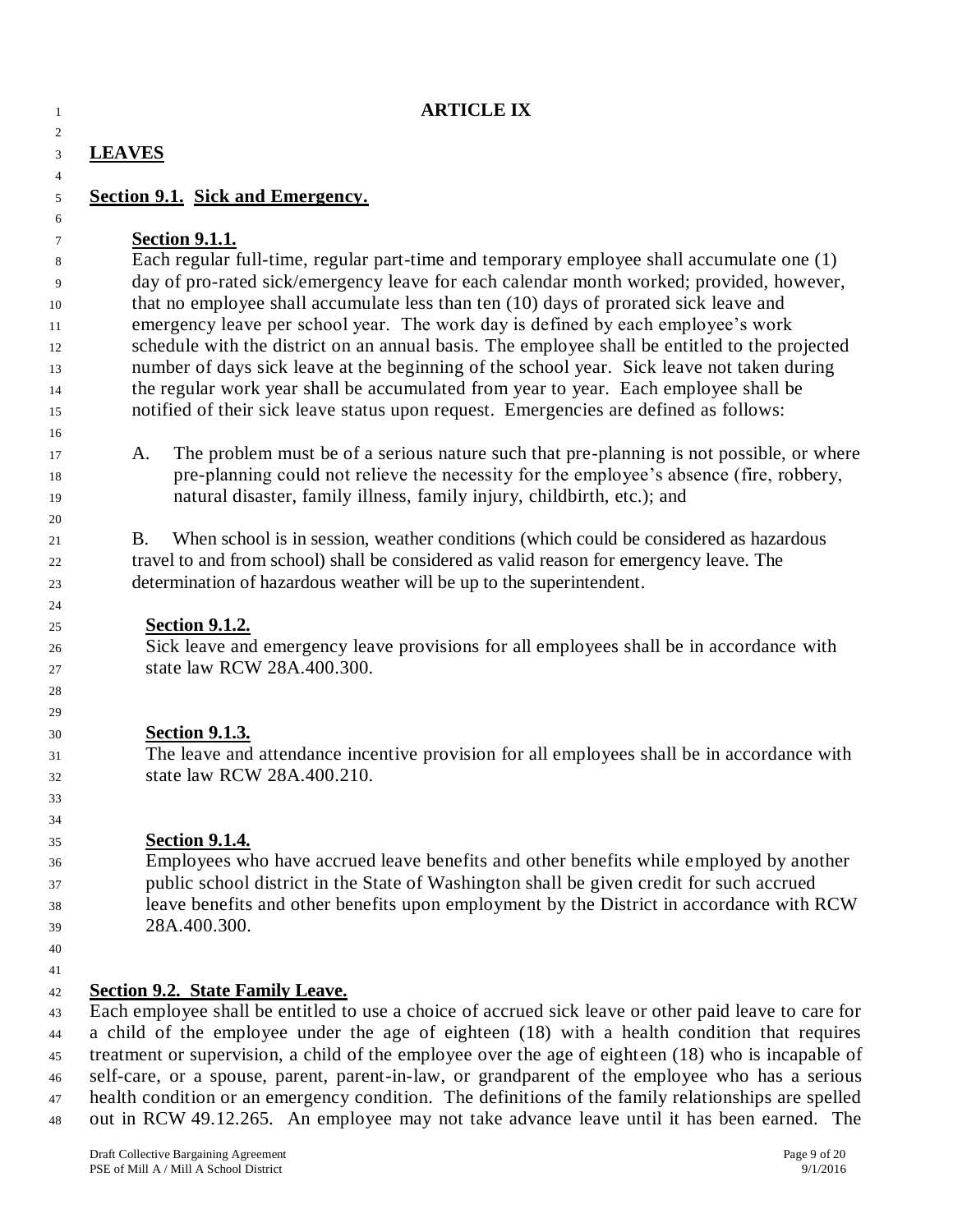District shall not discharge, threaten to discharge, demote, suspend, discipline or otherwise

- discriminate against an employee who uses this leave.
- 

#### **Section 9.3. Federal Family Leave.**

 In addition to any other leave provided for elsewhere in this agreement, upon the birth of a child, the placement of a child with an employee for adoption or foster care, or for a serious health condition of an employee or an employee's spouse, child or parent, each employee who has been employed at least twelve (12) months and worked at least 1,250 hours during the previous twelve (12) months is entitled to a maximum of twelve (12) weeks unpaid leave; provided, however, that employees may substitute accrued vacation or other personal leave for leaves related to the birth/adoption/foster care of a child, and may use accrued sick leave to care for themselves or sick family members as defined above. The employee must provide the Employer with at least thirty (30) days written notice for foreseeable leaves for birth, adoption and planned medical treatment. During this leave, the Employer will continue to pay the same portion of insurance premiums as when the employee was working, and will maintain the employee's coverage under any group health plan. Upon return from such leave, the Employer will place the employee in his or her previous position, or one with equivalent pay and benefits.

#### **Section 9.4. Bereavement Leave.**

 Each employee shall be entitled to a maximum of five (5) days, of leave with pay per occurrence for the purpose of attending the funeral of family. Family shall include, but is not limited to, child, spouse,

parent, grandparent, grandchild, niece, nephew, aunt, uncle, or those of the employee's spouse. The

District shall grant employees one (1) day of bereavement leave with pay in the event of the death of

friends, students, or colleagues of the employees. Bereavement leave is non-cumulative.

#### **Section 9.5. Personal Leave.**

 The District shall grant employees three (3) days of personal leave with full pay each year. Employees shall be allowed to carry forward leave from year-to-year. . Employees shall be allowed to carry forward a maximum of five (5) days of unused personal leave from one contract year to the next. Unused personal leave beyond five (5) days will be lost at each year-end. Personal leave days are not subject to cash-out provisions.

#### **Section 9.6. Judicial Leave.**

 In the event an employee is summoned to serve as a juror or is named as a co-defendant with the School District, he/she shall receive his/her normal day's pay for each day required in court; however, any compensation received for such service is not required to be paid to the District.

 (WAC 357-31-315) Other compensation received for travel, lodgings, meals, etc. shall be retained by the employee.

#### **Section 9.6.1. Subpoena Leave.**

 If an employee is subpoenaed in relationship to District business and is co-representing the District, compensation for actual time off the job shall be paid to the employee. Personal subpoena leave, not related to the best interest of the District, is the direct responsibility of the employee. Personal leave or earned vacation time, if available, could be used. Otherwise

- the employee acts on his/her own.
- 
-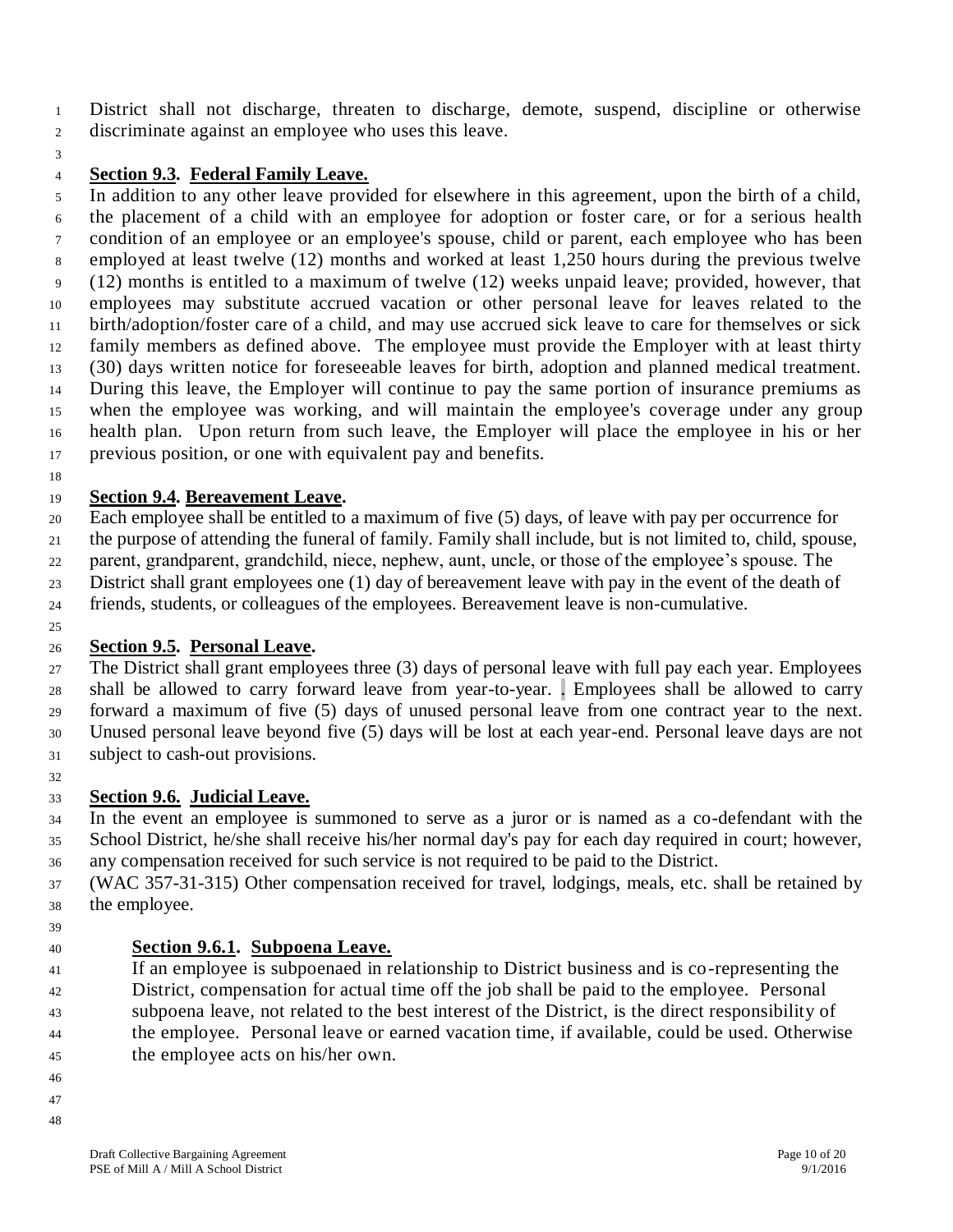#### **Section 9.7.**

 If a leave of absence is requested due to an industrial accident or industrial illness for which the employee is granted workman's compensation coverage, it shall be granted for a period of up to two (2) years. An employee may be granted a leave of absence for other reasons for a period not to exceed

 one (1) year upon recommendation of the immediate supervisor through administrative channels to the superintendent and upon approval of the Board of Directors; provided, however, if such leave is

granted due to an extended illness or injury, one (1) additional year may be granted.

# **Section 9.7.1.**

 An employee returning from an extended leave, which has been approved in writing, will be returned to the same position if it exists. If the position does not exist, the returning employee shall be reinstated to the next position equivalent in duties and salary as to that held at the time the request was approved.

#### **Section 9.7.2.**

 The employee will retain accrued sick leave, vested vacation rights, and seniority rights while on leave of absence. However, vacation credits, sick leave, and seniority shall not accrue while the employee is on leave of absence; provided, however, that if such leave is approved for extended illness or injury, including industrial accident or industrial illness, seniority shall accrue.

#### **Section 9.8. Leave Sharing / Donated Leave**.

The leave sharing program for all employees shall be in accordance with state law RCW 41.04.660.

#### 

# 

## **ARTICLE X**

# **PROBATION, SENIORITY, AND LAYOFF PROCEDURES**

#### **Section 10.1.**

The seniority of an employee within the bargaining unit shall begin as of the date on which the

 employee began continuous daily employment (hereinafter "hire date") unless such seniority shall be lost as hereinafter provided.

#### **Section 10.2.**

The seniority rights of an employee shall be lost for the following reasons:

- A. Resignation;
- B. Discharge for justifiable cause;
- C. Retirement.
- 

#### **Section 10.3.**

Seniority rights shall not be lost and shall accrue for the following reasons, without limitation:

- 
- A. Time lost by reason of industrial accident or industrial illness for which a leave is
- permitted, or judicial leave; B. Time on leave of absence granted for the purpose of serving in the Armed Forces of the United States;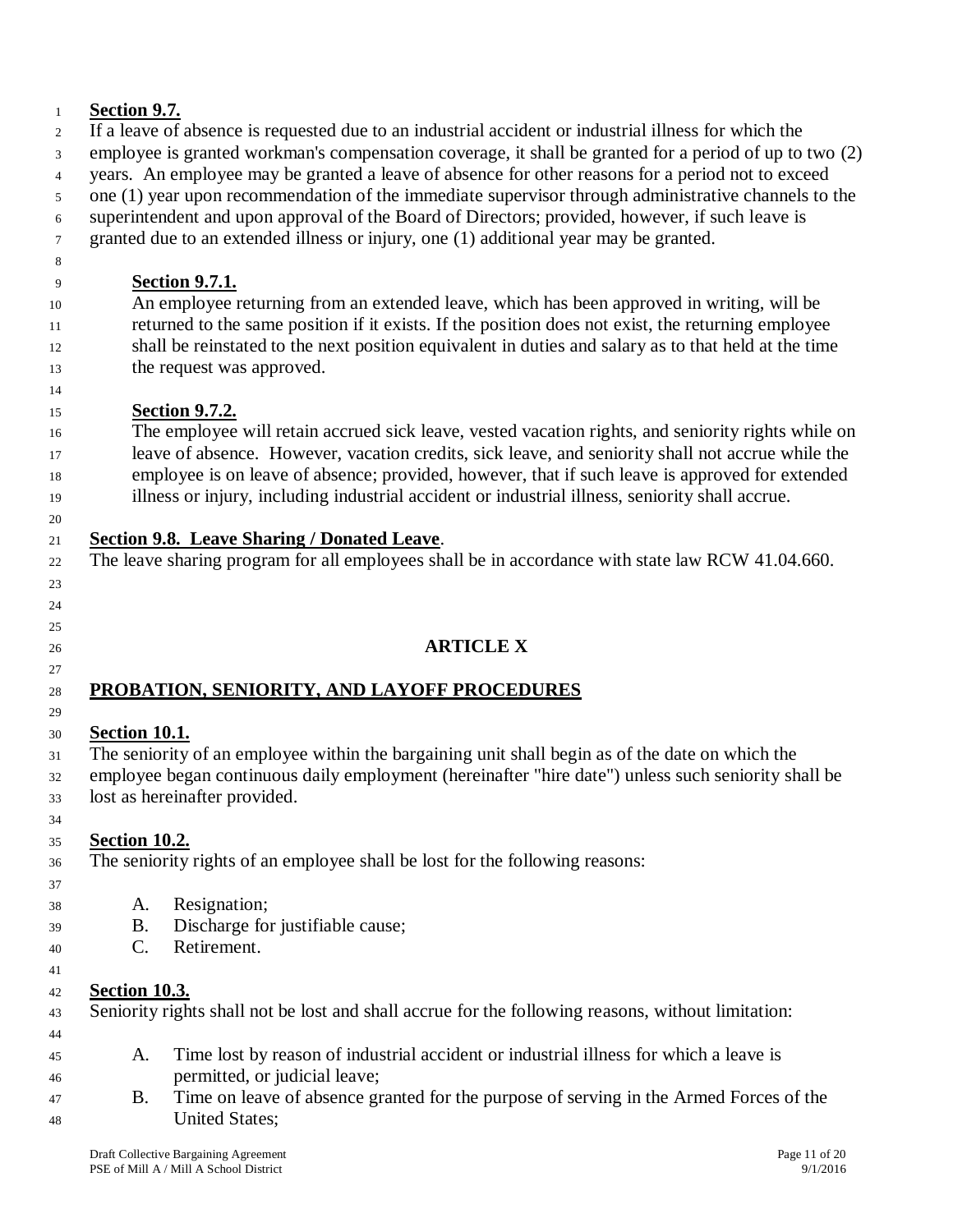- C. Time spent on other authorized leaves; or
- D. Time spent in layoff status as hereinafter provided.

#### **Section 10.4.**

 Seniority rights shall be effective within the general job classification. As used in this Agreement, general job classifications are those set forth in Article I, Section 1.3.

#### **Section 10.5.**

 Each new hire shall remain in a probationary status for a period of not more than four (4) calendar months following the hire date. During this probationary period, the District may discharge such

- employee at its discretion.
- 

#### **Section 10.6.**

The employee with the greatest seniority shall have preferential rights regarding shift selection,

vacation periods and special services (including overtime). The employee with the greatest seniority

- shall have preferential rights regarding promotions, assignments to new or open jobs or positions, and
- layoffs when ability and performance are substantially equal with junior employee's. If the District
- determines that seniority rights should not govern because a junior employee possesses ability and
- performance substantially greater than a senior employee or senior employees, the District shall set

forth in writing to the employee or employees and the Organization's Grievance Committee

chairperson its reason why the senior employee or employees have been bypassed.

#### **Section 10.7.**

Employees who change job classifications within the bargaining unit shall retain their hire dates in the

previous classification for a period of six (6) months, notwithstanding that they have acquired a new

hire date and a new classification.

#### **Section 10.8.**

 The District shall publicize within the bargaining unit for five (5) work days the availability of new or open job positions as soon as possible after the District is apprised of the opening. A copy of the job posting shall be forwarded to the president of the Association and to the Association representative of the classification concerned. If after five (5) days the District determines there are no qualified applicants from within the bargaining unit, then the District may publicize and accept applications from outside the bargaining unit.

#### **Section 10.9.**

 In the event of layoff, employees so affected are to be placed on a reemployment list maintained by the District according to layoff ranking. Such employees are to have priority in filling an opening in the classification held immediately prior to layoff. Names shall remain on the reemployment list for one (1) year.

#### **Section 10.10.**

 An employee shall forfeit rights to reemployment if the employee does not respond to the offer of reemployment within ten (10) days.

- 
- 
- 
-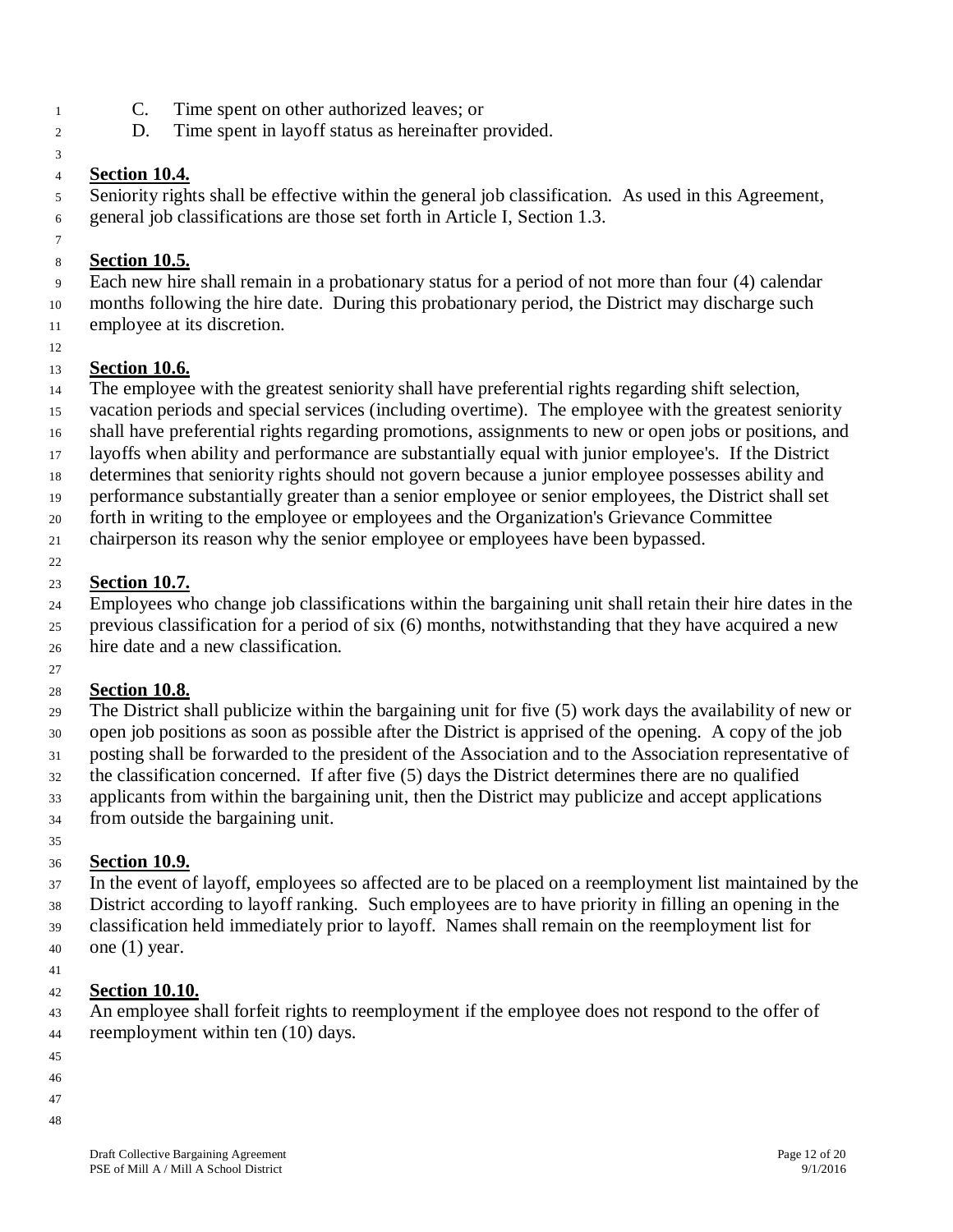| $\mathbf{1}$   | <b>Section 10.11.</b>                                                                                      |  |  |  |  |  |
|----------------|------------------------------------------------------------------------------------------------------------|--|--|--|--|--|
| 2              | An employee on layoff status who rejects an offer of reemployment forfeits seniority and all other         |  |  |  |  |  |
| 3              | accrued benefits; provided, that such employee is offered a position substantially equal and similar to    |  |  |  |  |  |
| $\overline{4}$ | that held prior to layoff.                                                                                 |  |  |  |  |  |
| 5              |                                                                                                            |  |  |  |  |  |
| 6              |                                                                                                            |  |  |  |  |  |
| 7              |                                                                                                            |  |  |  |  |  |
| 8              | <b>ARTICLE XI</b>                                                                                          |  |  |  |  |  |
| 9              |                                                                                                            |  |  |  |  |  |
| 10             | DISCIPLINE AND DISCHARGE OF EMPLOYEES                                                                      |  |  |  |  |  |
| 11             |                                                                                                            |  |  |  |  |  |
| 12             | <b>Section 11.1.</b>                                                                                       |  |  |  |  |  |
| 13             | The District shall have the right to discipline or discharge an employee for justifiable cause. The issue  |  |  |  |  |  |
| 14             | of justifiable cause shall be resolved in accordance with the grievance procedure hereinafter provided.    |  |  |  |  |  |
| 15             | If the District has reason to reprimand an employee, it shall be done in private.                          |  |  |  |  |  |
| 16             |                                                                                                            |  |  |  |  |  |
| 17             |                                                                                                            |  |  |  |  |  |
| 18             |                                                                                                            |  |  |  |  |  |
| 19             | <b>ARTICLE XII</b>                                                                                         |  |  |  |  |  |
| 20             |                                                                                                            |  |  |  |  |  |
| 21             | <b>INSURANCE AND RETIREMENT</b>                                                                            |  |  |  |  |  |
| 22             |                                                                                                            |  |  |  |  |  |
| 23             | <b>Section 12.1.</b>                                                                                       |  |  |  |  |  |
| 24             | The District shall contribute the maximum state funded allocation toward premium                           |  |  |  |  |  |
| 25             | costs for all employees enrolled in the District approved insurance programs. In addition, the District    |  |  |  |  |  |
| 26             | shall pay the retiree carve-out, per FTE each month. The District shall also contribute twenty-five        |  |  |  |  |  |
| 27             | hundred dollars (\$2500.00) to the classified insurance pool to offset high rates for insurance. In the    |  |  |  |  |  |
| 28             | event that an employee's premium costs do not utilize all the District's contribution, the excess shall be |  |  |  |  |  |
| 29             | pooled for the use and benefit of other members of the bargaining unit in paying premium costs. The        |  |  |  |  |  |
| 30             | District will provide the bargaining unit with a summary of the member usage of District contribution      |  |  |  |  |  |
| 31             | and pooling after the enrollment period has closed yearly. The District contribution will be determined    |  |  |  |  |  |
| 32             | by the same formula that the state reimburses the District for those employees that are less than full     |  |  |  |  |  |
| 33             | time. A full time employee is defined as one thousand four hundred and forty $(1,440)$ hours worked for    |  |  |  |  |  |
| 34             | insurance purposes only.                                                                                   |  |  |  |  |  |
| 35             |                                                                                                            |  |  |  |  |  |
| 36             | <b>Section 12.1.1.</b>                                                                                     |  |  |  |  |  |
| 37             | Eligible employee(s) may choose from the medical plans offered by the District and agreed                  |  |  |  |  |  |
| 38             | upon by the District and the Association.                                                                  |  |  |  |  |  |
| 39             |                                                                                                            |  |  |  |  |  |
| 40             | Employees shall be offered a choice of the following:                                                      |  |  |  |  |  |
| 41             |                                                                                                            |  |  |  |  |  |
| 42             | <b>Health Insurance Plan</b>                                                                               |  |  |  |  |  |
| 43             | High Deductible Health Plan (HDHP) with a Health Savings Account (HSA)                                     |  |  |  |  |  |
| 44             |                                                                                                            |  |  |  |  |  |
| 45             | As a result of the implementation of RCW 28A.400.280, each employee who selects                            |  |  |  |  |  |
| 46             | medical benefit insurance coverage and is included in the insurance pool, will pay a                       |  |  |  |  |  |
| 47             | minimum charge for the insurance agreed upon by the District and the Association.                          |  |  |  |  |  |
| 48             |                                                                                                            |  |  |  |  |  |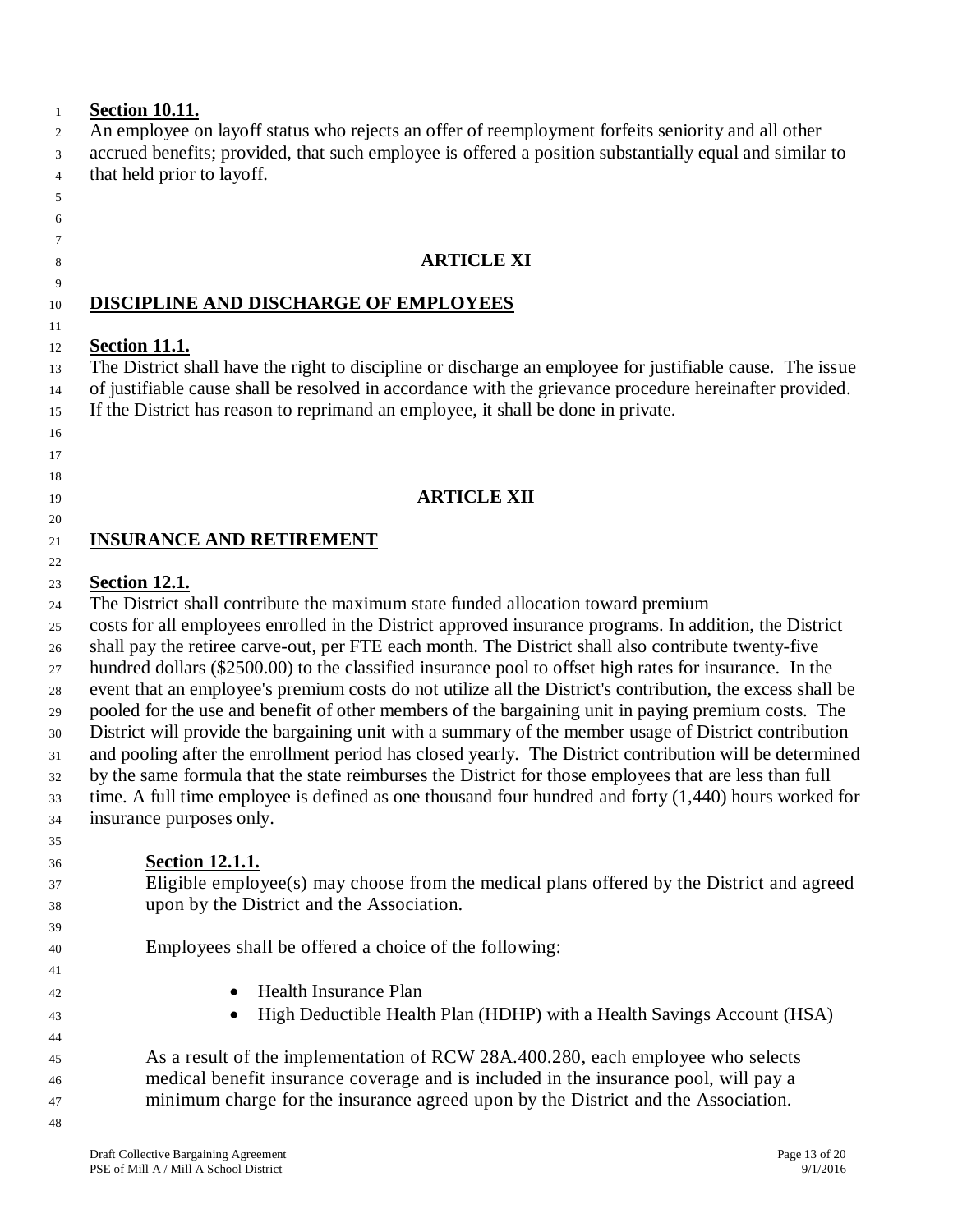| 1<br>2<br>3<br>4<br>5                        | It is understood that in the event that the state legislature modifies legislation that changes<br>the current funding scheme or requires school employees to move to a different health care<br>system, this provision may become void; provided, that the District and the Association<br>shall meet and confer in that event regarding any impacts of such change to PSE<br>employees.                                                                                                                                                                                                                                                                             |
|----------------------------------------------|-----------------------------------------------------------------------------------------------------------------------------------------------------------------------------------------------------------------------------------------------------------------------------------------------------------------------------------------------------------------------------------------------------------------------------------------------------------------------------------------------------------------------------------------------------------------------------------------------------------------------------------------------------------------------|
| 6<br>7<br>8<br>9<br>10                       | <b>Section 12.2.</b><br>The District shall make required contributions for state industrial insurance on behalf of all employees<br>subject to this Agreement.                                                                                                                                                                                                                                                                                                                                                                                                                                                                                                        |
| 11<br>12<br>13<br>14                         | <b>Section 12.3.</b><br>The District shall make contributions to the Washington State Unemployment Compensation Fund<br>requisite to providing unemployment benefits for all employees subject to this Agreement.                                                                                                                                                                                                                                                                                                                                                                                                                                                     |
| 15<br>16<br>17<br>18<br>19                   | <b>Section 12.4.</b> In determining whether an employee subject to this Agreement is eligible for<br>participation in the Washington State Public Employees' Retirement System, the District shall report<br>all hours compensated, whether straight time, overtime, or otherwise.                                                                                                                                                                                                                                                                                                                                                                                    |
| 20<br>21                                     | <b>ARTICLE XIII</b>                                                                                                                                                                                                                                                                                                                                                                                                                                                                                                                                                                                                                                                   |
| 22<br>23<br>24                               | <b>VOCATIONAL TRAINING</b>                                                                                                                                                                                                                                                                                                                                                                                                                                                                                                                                                                                                                                            |
| 25<br>26<br>27<br>28                         | <b>Section 13.1.</b><br>The District shall pay for attendance at the regular rate of pay for all classes required by the District.                                                                                                                                                                                                                                                                                                                                                                                                                                                                                                                                    |
| 29<br>30                                     | <b>ARTICLE XIV</b>                                                                                                                                                                                                                                                                                                                                                                                                                                                                                                                                                                                                                                                    |
| 31<br>32<br>33                               | <b>ASSOCIATION MEMBERSHIP AND CHECKOFF</b>                                                                                                                                                                                                                                                                                                                                                                                                                                                                                                                                                                                                                            |
| 34<br>35<br>36<br>37<br>38                   | <b>Section 14.1.</b><br>Each employee subject to this Agreement who, on the effective date of this Agreement, is a member of<br>the Association in good standing shall, as a condition of employment, maintain membership in the<br>Association in good standing during the period of this Agreement.                                                                                                                                                                                                                                                                                                                                                                 |
| 39<br>40<br>41<br>42<br>43<br>44<br>45<br>46 | <b>Section 14.2.</b><br>All employees in classifications subject to this Agreement who are not members of the Association on<br>the effective date of this Agreement and all employees in classifications subject to this Agreement who<br>are hired at a time subsequent to the effective date of this Agreement, shall, as a condition of<br>employment, become members in good standing of the Association within thirty (30) days of the<br>effective date of this Agreement or within thirty (30) days of the hire date, whichever is applicable.<br>Such employee shall then maintain membership in the Association in accordance with the previous<br>section. |
| 47                                           |                                                                                                                                                                                                                                                                                                                                                                                                                                                                                                                                                                                                                                                                       |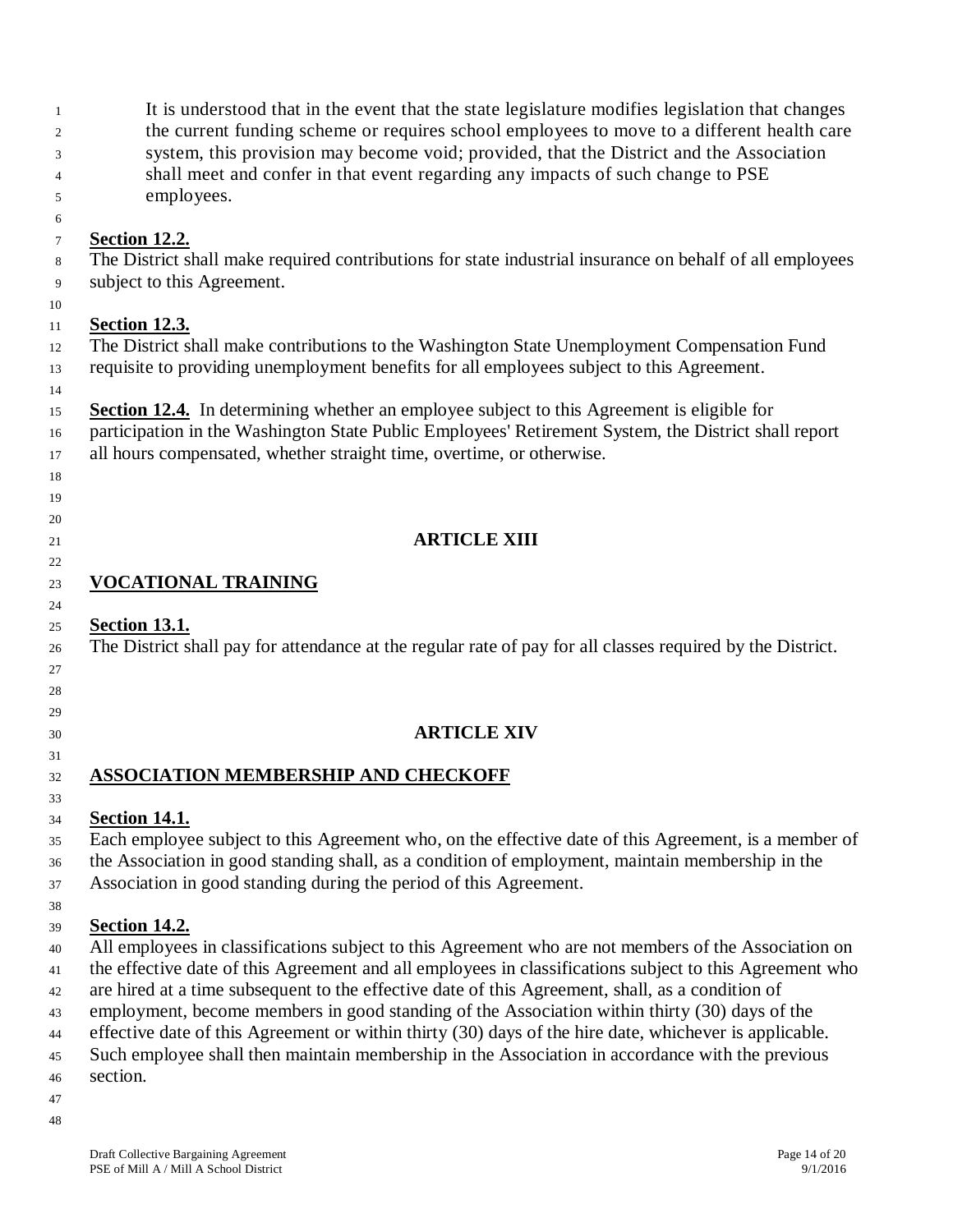#### **Section 14.3.**

The parties recognize that an employee should have the option of declining to participate as a member

in the Association, yet contribute financially to the activities of the Association in representing such

employee as a member of the Collective Bargaining Unit. Therefore, as an alternative to the

- membership requirements in Sections 14.1 and 14.2, an employee who declines membership in the
- Association may pay to the Association each month a service charge as a contribution towards the
- administration of this Agreement. The service charge will be equivalent to the current agency fee, as determined by the Association and certified by the secretary of PSE/SEIU Local 1948. This service
- charge shall be collected by the Association in the same manner as monthly dues.
- 

**Section 14.3.1.** Nothing contained in this Agreement shall require Association membership of employees who object to such membership based on bona fide religious tenets or teachings of a church or religious body of which such employee is a member. Such employee shall pay an amount equivalent to regular dues to a non-religious charity or other charitable organization mutually agreed upon by the employee and the Association. If the employee and the Association cannot agree on such matter, the Public Employment Relations Commission shall designate the charitable organization.

**Section 14.4.**

 An employee who refuses to become a member of the Association in good standing or pay the service charge or charitable contribution in accordance with the previous sections shall, at the option of the Association, be discharged from employment by the District, subject to two (2) weeks notice to the employee and subject to RCW 41.56.150.

#### 

# **Section 14.5.**

 The District will notify the Association of all new hires within ten (10) work days of the hire date. At the time of hire, the District will inform the new hire of the terms and conditions of this Article. The Association will give a brief presentation to new employees. The purpose of the presentation is to welcome new classified employees to the local chapter. The Association orientation will be conducted by a representative designated by the Association. The orientation will take place the first week the employee is hired and will occur during break times or after work hours. 

**Section 14.6. Checkoff.**

 Upon written authorization of any public employee within the bargaining unit, the District shall deduct from the pay of such public employee the monthly amount of dues, certified by the secretary of the PSE/SEIU Local 1948 of Washington (PSE), or any agency fee so certified in appropriate cases, and shall transmit the same to the treasurer of PSE. The District shall also deduct an amount equal to PSE dues in the case of any employee whose claim of religious non-association has been approved by PSE or the Public Employment Relations Commission (PERC), and shall remit the amount to a non- religious charity approved by PSE or PERC. The District shall deduct local dues as established by the local PSE chapter and remit the same to the treasurer of the local PSE chapter. Local chapter dues shall not be deducted from the pay of agency fee payers or religious objectors. 

**Section 14.7. Political Action Committee.** 

 The District shall, upon receipt of a written authorization form that conforms to legal requirements, deduct from the pay of such bargaining unit employee, the amount of contribution the employee voluntarily chooses for deduction for political purposes and shall transmit the same to the Association on a check separate from the Association dues transmittal check. Section 14.7.1 of the Collective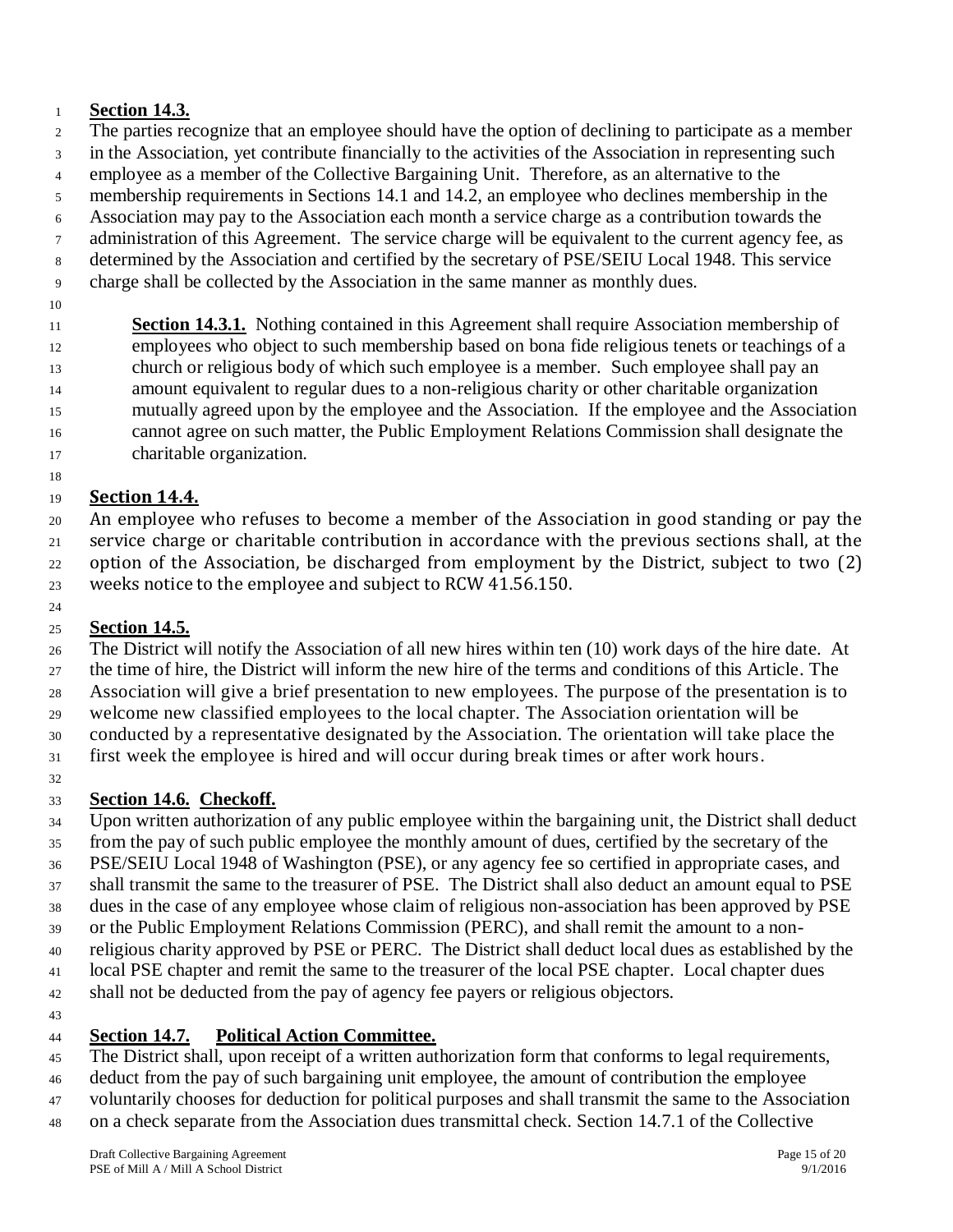| $\mathbf{1}$   | Bargaining Agreement shall apply to these deductions. The employee may revoke the request at any                                                                                                    |  |  |  |  |  |  |
|----------------|-----------------------------------------------------------------------------------------------------------------------------------------------------------------------------------------------------|--|--|--|--|--|--|
| $\overline{c}$ | time. At least annually, the employee shall be notified about the right to revoke the request.                                                                                                      |  |  |  |  |  |  |
| 3              |                                                                                                                                                                                                     |  |  |  |  |  |  |
| 4              | <b>Section 14.7.1. Hold Harmless.</b><br>The Association will indemnify, defend, and hold the District harmless against any claims, suits,                                                          |  |  |  |  |  |  |
| 5              | orders, and/or judgments against the District on account of any checkoff of Association dues or                                                                                                     |  |  |  |  |  |  |
| 6<br>7         | voluntary political contributions.                                                                                                                                                                  |  |  |  |  |  |  |
| 8              |                                                                                                                                                                                                     |  |  |  |  |  |  |
| 9              |                                                                                                                                                                                                     |  |  |  |  |  |  |
| 10             |                                                                                                                                                                                                     |  |  |  |  |  |  |
| 11             | <b>ARTICLE XV</b>                                                                                                                                                                                   |  |  |  |  |  |  |
| 12             |                                                                                                                                                                                                     |  |  |  |  |  |  |
| 13             | <b>GRIEVANCE PROCEDURE</b>                                                                                                                                                                          |  |  |  |  |  |  |
| 14             |                                                                                                                                                                                                     |  |  |  |  |  |  |
| 15             | <b><u>Section 15.1.</u></b>                                                                                                                                                                         |  |  |  |  |  |  |
| 16             | A grievance is defined as an alleged violation of a specific item of this Agreement or a dispute                                                                                                    |  |  |  |  |  |  |
| 17             | involving an interpretation of a term or terms of this Agreement. Grievances that occur between the                                                                                                 |  |  |  |  |  |  |
| 18             | Association and the District shall be resolved in strict compliance with this Article.                                                                                                              |  |  |  |  |  |  |
| 19             |                                                                                                                                                                                                     |  |  |  |  |  |  |
| 20             | <b>Section 15.2. Grievance Steps.</b>                                                                                                                                                               |  |  |  |  |  |  |
| 21             | The employee shall first have an informal discussion of the grievance with the superintendent. If the                                                                                               |  |  |  |  |  |  |
| 22             | employee wishes, he/she may be accompanied by an Association representative at such discussions.                                                                                                    |  |  |  |  |  |  |
| 23             | All grievances not brought to the superintendent in accordance with the preceding sentence within<br>fifteen (15) work days of the occurrence of the grievance shall be invalid and have no further |  |  |  |  |  |  |
| 24             | processing.                                                                                                                                                                                         |  |  |  |  |  |  |
| 25<br>26       |                                                                                                                                                                                                     |  |  |  |  |  |  |
| 27             | <b>Section 15.2.1.</b> If the grievance is not resolved to the employee's satisfaction in accordance with                                                                                           |  |  |  |  |  |  |
| 28             | Step 1, the employee shall reduce to writing a formal statement of the grievance containing the                                                                                                     |  |  |  |  |  |  |
| 29             | following:                                                                                                                                                                                          |  |  |  |  |  |  |
| 30             |                                                                                                                                                                                                     |  |  |  |  |  |  |
| 31             | The facts on which the grievance is based;<br>A.                                                                                                                                                    |  |  |  |  |  |  |
| 32             | A reference to the provisions in this Agreement which have been allegedly violated; and<br><b>B.</b>                                                                                                |  |  |  |  |  |  |
| 33             | $\mathbf{C}$ .<br>The remedy sought.                                                                                                                                                                |  |  |  |  |  |  |
| 34             |                                                                                                                                                                                                     |  |  |  |  |  |  |
| 35             | This step must take place within five (5) work days after the informal discussion of Step 1. The                                                                                                    |  |  |  |  |  |  |
| 36             | superintendent shall have five (5) work days from the date the formal grievance was filed to                                                                                                        |  |  |  |  |  |  |
| 37             | respond in writing the disposition. If an agreeable disposition is made, all parties to the                                                                                                         |  |  |  |  |  |  |
| 38             | grievance shall sign.                                                                                                                                                                               |  |  |  |  |  |  |
| 39             |                                                                                                                                                                                                     |  |  |  |  |  |  |
| 40             | <b>Section 15.2.2.</b> If no settlement has been reached within the five (5) work days referred to in the                                                                                           |  |  |  |  |  |  |
| 41             | preceding subsection, and the Association believes the grievance to be valid, the formal written                                                                                                    |  |  |  |  |  |  |
| 42             | grievance must be submitted to the chairman of the board within ten (10) work days following                                                                                                        |  |  |  |  |  |  |
| 43             | the superintendent's response. The board will have fifteen (15) work days to resolve the                                                                                                            |  |  |  |  |  |  |
| 44             | grievance by indicating in writing the disposition. If an agreeable disposition is made, all parties<br>will sign the disposition.                                                                  |  |  |  |  |  |  |
| 45<br>46       |                                                                                                                                                                                                     |  |  |  |  |  |  |
|                |                                                                                                                                                                                                     |  |  |  |  |  |  |

- 
-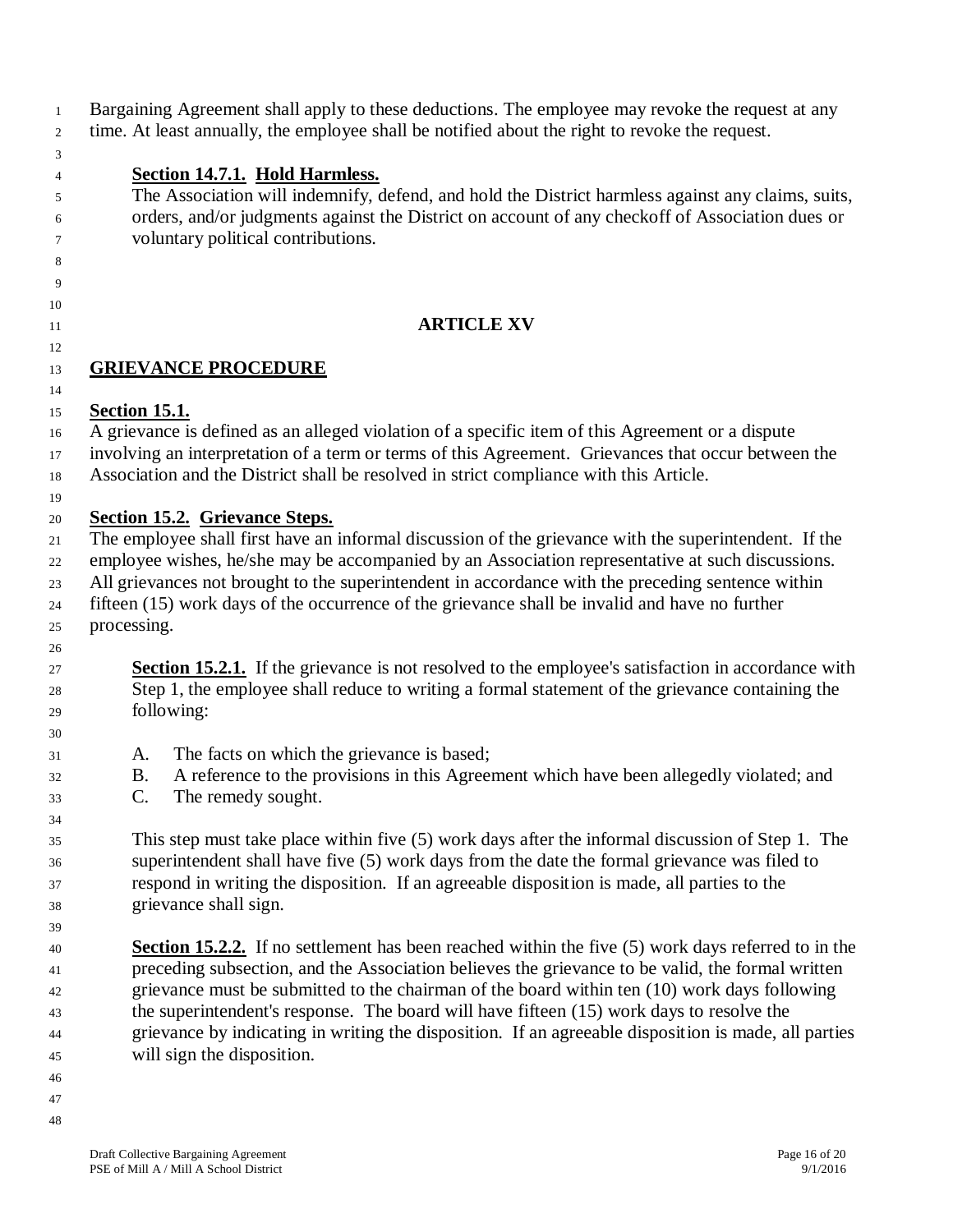**Section 15.2.3.** If no settlement has been reached within the fifteen (15) work days referred to in the preceding subsection, and the Association believes the grievance to be valid, the employee may demand arbitration of the grievance. The arbitration shall be conducted by an arbitrator under the rules and administration of the American Arbitration Association. During this arbitration, neither the District nor the grievant will be permitted to assert any grounds not previously disclosed to the other party. Both parties shall bear equally the cost of arbitration; except, that each party shall be responsible for their respective legal fees. The arbitrator shall not have the power to alter, modify, amend, add to, or subtract any of the terms of this Agreement or substitute his judgment for that of the parties.

 **Section 15.3.** The arbitration of such grievance shall take place as determined by the Public Employees Relations Commission (PERC) and, provided such arbitration takes place during work hours, time away from work must be minimized in the interest of operating school. The employer shall not discriminate against any individual employee or the Association for taking action under this Article.

# 

#### 

### **ARTICLE XVI**

#### **SALARIES AND EMPLOYEE COMPENSATION**

#### **Section 16.1.**

 Employees shall be compensated in accordance with the provisions of this Agreement for all hours worked. Each employee shall receive an accounting and itemization of authorized deductions, hours worked, and rates paid with each paycheck.

#### **Section 16.2.**

 Salaries for employees subject to this Agreement, during the term of this Agreement, are contained in Schedule A attached hereto and by this reference incorporated herein.

# **Section 16.2.1.**

 Salaries contained in Schedule A shall be for the entire term of this Agreement, subject to the terms and conditions of Article XVII, Section 17.3. Should the date of execution of this Agreement be subsequent to the effective date, salaries, including overtime, shall be retroactive to the effective date.

#### **Section 16.2.2.**

 Retroactive pay shall be paid on the first regular payday following execution of this Agreement. In the case of retroactive pay resulting from negotiations pursuant to Article XVII, Section 17.3, such retroactive pay shall be paid on the first regular payday following agreement on such schedule.

 **Section 16.2.3.**

 Incremental steps, where applicable, shall take effect as of the anniversary date of the employee's hire date.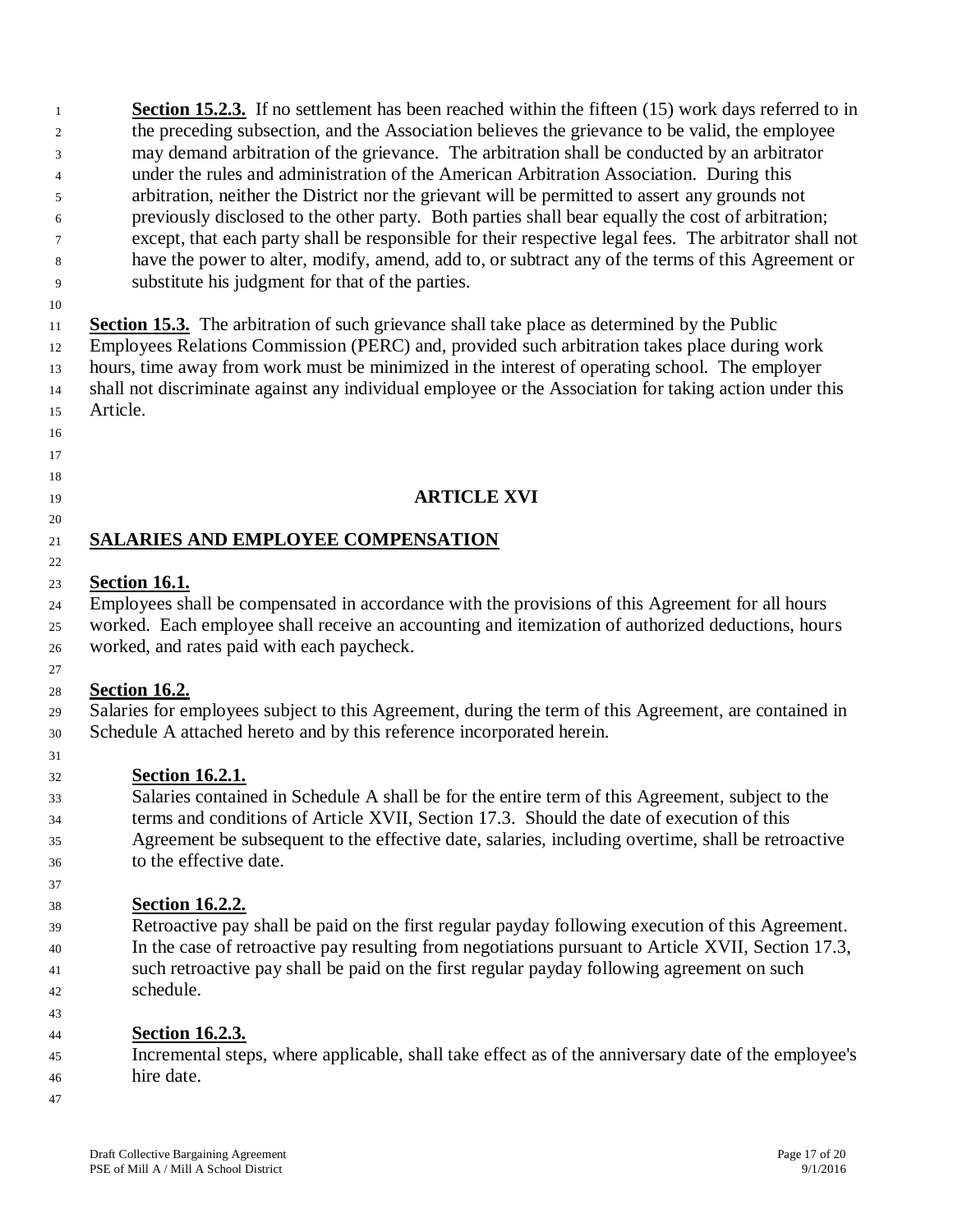| <b>Section 16.2.4.</b>                                                                                      |
|-------------------------------------------------------------------------------------------------------------|
| Any employee who changes job positions or classifications shall receive full longevity credit               |
| regarding step placement on Schedule A.                                                                     |
|                                                                                                             |
| <b>Section 16.3.</b>                                                                                        |
| For purposes of calculating daily hours, time worked shall be rounded to the next one-quarter $(1/4)$ hour. |
|                                                                                                             |
| <b>Section 16.4. Employee Business Expenses.</b>                                                            |
| Employees shall be reimbursed for authorized expenses incurred while performing work assignments            |
| including, but not limited to, the following:                                                               |
|                                                                                                             |
| Mileage, at the District mileage rate, for travel between work sites via private vehicle, or                |
| during travel via private vehicle while on District business;                                               |
|                                                                                                             |
| Lodging, for private room while on District business, including overnight transportation                    |
| department work assignments;                                                                                |
|                                                                                                             |
| Meals, at the District established rate, while on District business which requires that the                 |
| employee remain on duty during normal meal periods outside the employee's regularly                         |
| scheduled shift, including transportation department work assignments;                                      |
|                                                                                                             |
| Personal hand tools and equipment, used by the employee during his/her normally assigned                    |
| duties, which are damaged or lost; provided, that such tools and equipment are placed in                    |
| inventory with the District prior to the damage or loss;                                                    |
| The cost of physical examinations (including alcohol and drug screens pursuant to District                  |
| Policy 5259 and Procedures 5259P), if required by the District or state, shall be borne by                  |
| the District;                                                                                               |
|                                                                                                             |
| Required renewal of licenses or permits (excluding driver's license) which are required by                  |
| the District or state for performance of duties within the employee's assignment.                           |
|                                                                                                             |
|                                                                                                             |
|                                                                                                             |
| <b>ARTICLE XVII</b>                                                                                         |
|                                                                                                             |
| <b>TERM AND SEPARABILITY OF PROVISIONS</b>                                                                  |
|                                                                                                             |
| <b>Section 17.1.</b>                                                                                        |
| The term of this Agreement shall be September 1, 2016 through August 31, 2019.                              |
|                                                                                                             |
| <b>Section 17.2.</b>                                                                                        |
| All provisions of this Agreement shall be applicable to the entire term of this Agreement                   |
| notwithstanding its execution date, except as provided in the following section.                            |
|                                                                                                             |
|                                                                                                             |
|                                                                                                             |
|                                                                                                             |
|                                                                                                             |
|                                                                                                             |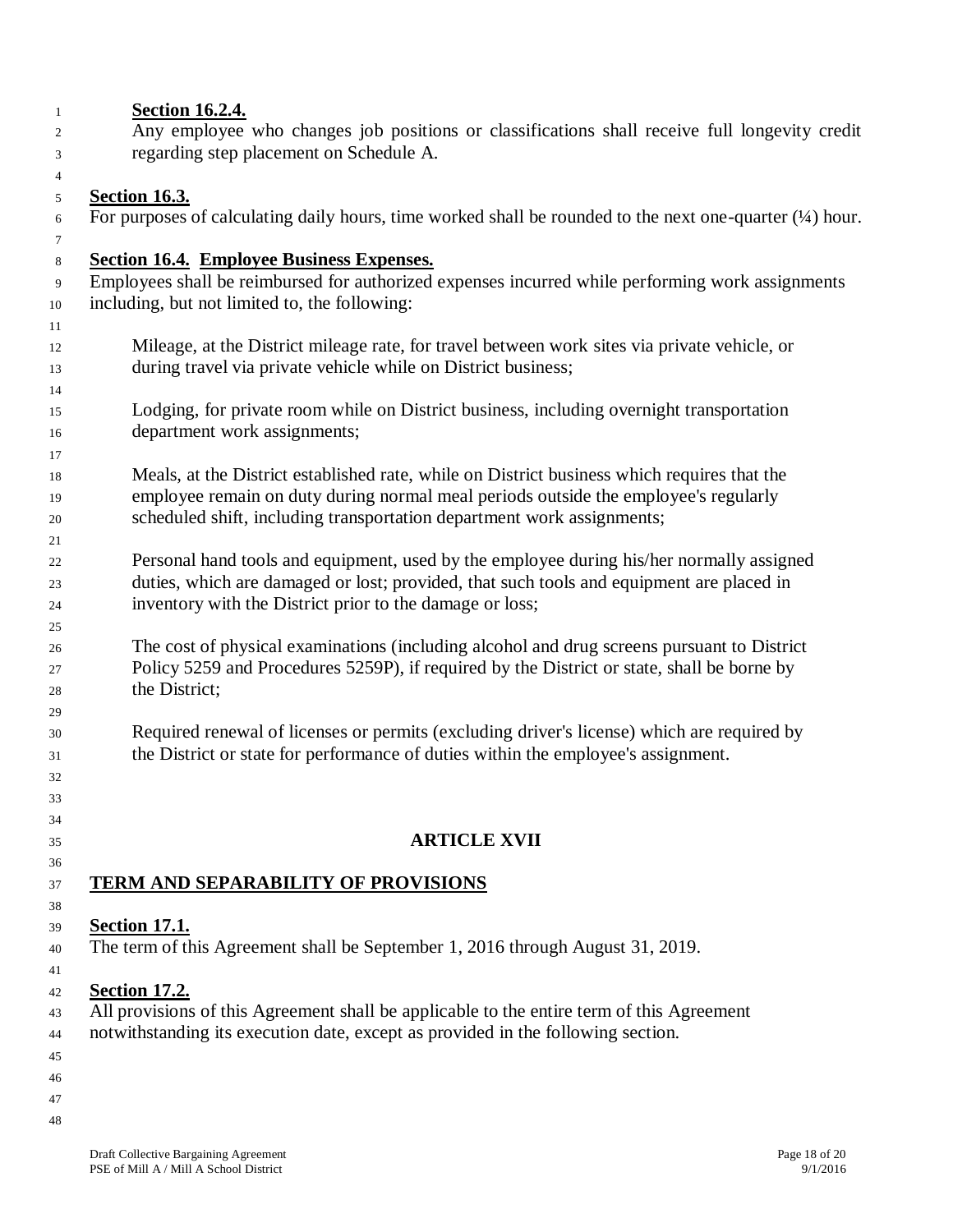#### **Section 17.3.**

- The Agreement may be reopened and modified at any time during its term upon mutual consent by both parties, in writing; provided, however, that the Schedule A be adjusted annually by the percentage increase as calculated for the cost of living adjustment (COLA) and that amount shall be passed through for all employees each year of this Agreement.
- 

- A) The District and Association shall look at comparable positions, salaries, and benefits to adjust salaries and benefits to reflect what other schools are providing. In addition, the District shall pay the full amount of the retiree subsidy as determined by the Washington Health Care Authority each month for each FTE within the bargaining unit.
- B) The District and Association shall review the insurance pool funding as needed. If any other 13 bargaining unit in the District reduces the amount of the District contribution to its insurance pool, this section shall be reopened for the parties to bargain the amount, if any, that the District will reduce from the District insurance pool contribution beyond the state-funded amount.

#### **Section 17.4.**

 If any provision of this Agreement or the application of any such provision is held invalid, the remainder of this Agreement shall not be affected thereby.

#### **Section 17.5.**

 Neither party shall be compelled to comply with any provision of this Agreement which conflicts with state or federal statutes or regulations promulgated pursuant thereto that were enacted prior to the effective date of this Agreement.

#### **Section 17.6.**

In the event either of the two (2) previous sections is determined to apply to any provision of this

- Agreement, such provision shall be renegotiated pursuant to Section 17.3.
- 

- 
- 
- 
- 
- 
- 
- 
- 
- 
- 
- 
- 
- 
-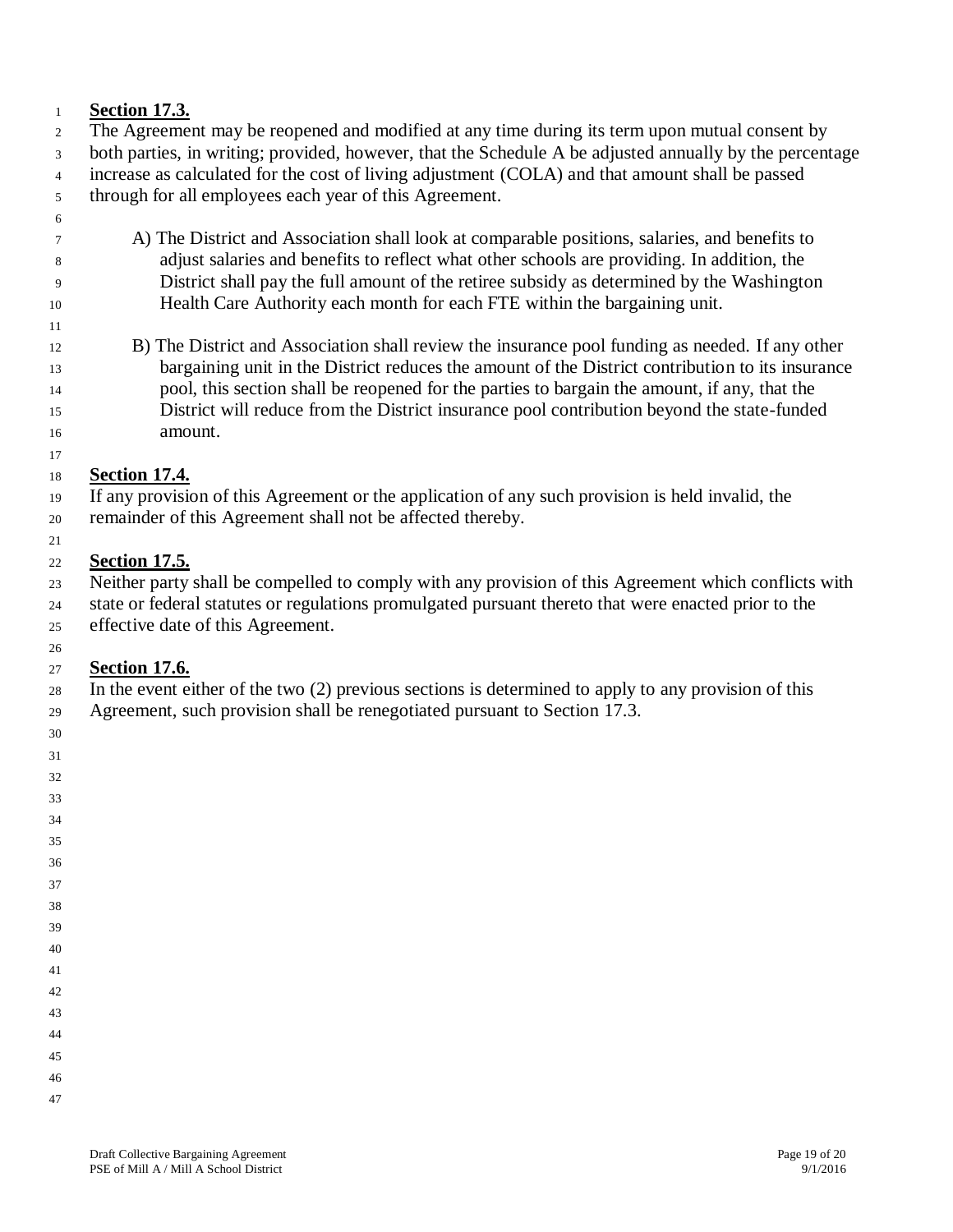| <b>Schedule A</b>                                                    |              |         |                            |                   |         |           |                                   |                                                        |                                          |
|----------------------------------------------------------------------|--------------|---------|----------------------------|-------------------|---------|-----------|-----------------------------------|--------------------------------------------------------|------------------------------------------|
|                                                                      |              |         | Mill A School District #31 |                   |         |           |                                   |                                                        |                                          |
| September 1, 2016 – August 31, 2017                                  |              |         |                            |                   |         |           |                                   |                                                        |                                          |
| <b>POSITION</b>                                                      | <b>Start</b> | Year 1  | Year <sub>2</sub>          | Year <sub>3</sub> | Year 4  | Year $5+$ | After Year<br>10<br><b>Add 1%</b> | Longevity*<br><b>After Year</b><br>15<br><b>Add 2%</b> | After<br><b>Year 20</b><br><b>Add 3%</b> |
|                                                                      |              |         |                            |                   |         |           |                                   |                                                        |                                          |
| Custodian / Bldg / Grnds                                             | \$16.28      | \$16.84 | \$17.48                    | \$18.12           | \$18.77 | \$19.42   | \$19.59                           | \$19.99                                                | \$20.58                                  |
| <b>Special Education</b><br>Para                                     | \$13.38      | \$13.85 | \$14.41                    | \$14.96           | \$15.57 | \$16.03   | \$16.21                           | \$16.53                                                | \$17.03                                  |
| Recess, Office Assistant                                             | \$11.25      | \$11.76 | \$12.23                    | \$12.71           | \$13.11 | \$13.70   | \$13.84                           | \$14.11                                                | \$14.53                                  |
| Title I / LAP                                                        | \$11.25      | \$11.76 | \$12.23                    | \$12.71           | \$13.11 | \$13.70   | \$13.84                           | \$14.11                                                | \$14.53                                  |
|                                                                      |              |         |                            |                   |         |           |                                   |                                                        |                                          |
| Classroom Para                                                       | \$11.25      | \$11.76 | \$12.23                    | \$12.71           | \$13.11 | \$13.70   | \$13.84                           | \$14.11                                                | \$14.53                                  |
| <b>Head Cook</b>                                                     | \$14.28      | \$14.81 | \$15.34                    | \$15.75           | \$16.18 | \$17.01   | \$17.18                           | \$17.52                                                | \$18.05                                  |
| <b>Transportation Supervisor</b>                                     | \$16.65      | \$17.22 | \$17.89                    | \$18.53           | \$19.21 | \$19.87   | \$20.05                           | \$20.46                                                | \$21.07                                  |
| Driver (Van)                                                         | \$14.02      | \$14.52 | \$15.02                    | \$15.53           | \$16.08 | \$16.65   | \$16.85                           | \$17.15                                                | \$17.64                                  |
| Admin. Secretarial                                                   | \$17.75      | \$18.42 | \$19.60                    | \$20.32           | \$21.07 | \$21.86   | \$22.07                           | \$22.51                                                | \$23.19                                  |
| Computer Tech                                                        | \$24.37      | \$25.29 | \$26.24                    | \$27.23           | \$28.26 | \$29.33   | \$30.40                           | \$31.50                                                | \$32.64                                  |
| *Longevity anniversary dates will coincide with the increment steps. |              |         |                            |                   |         |           |                                   |                                                        |                                          |
| <b>Substitutes</b>                                                   |              |         |                            |                   |         |           |                                   |                                                        |                                          |
| Sub Driver                                                           | \$13.77      |         |                            |                   |         |           |                                   |                                                        |                                          |
| Sub Para                                                             | \$11.05      |         |                            |                   |         |           |                                   |                                                        |                                          |
| Sub Secretary                                                        | \$11.25      |         |                            |                   |         |           |                                   |                                                        |                                          |
| Sub Recess Assistant                                                 | \$11.00      |         |                            |                   |         |           |                                   |                                                        |                                          |
| Sub Bus Driver                                                       | \$16.36      |         |                            |                   |         |           |                                   |                                                        |                                          |
| Sub Custodian                                                        | \$15.99      |         |                            |                   |         |           |                                   |                                                        |                                          |
| Sub Cook                                                             | \$14.03      |         |                            |                   |         |           |                                   |                                                        |                                          |

- 
- 
- 
- 
- 
- 
- 
- 
-